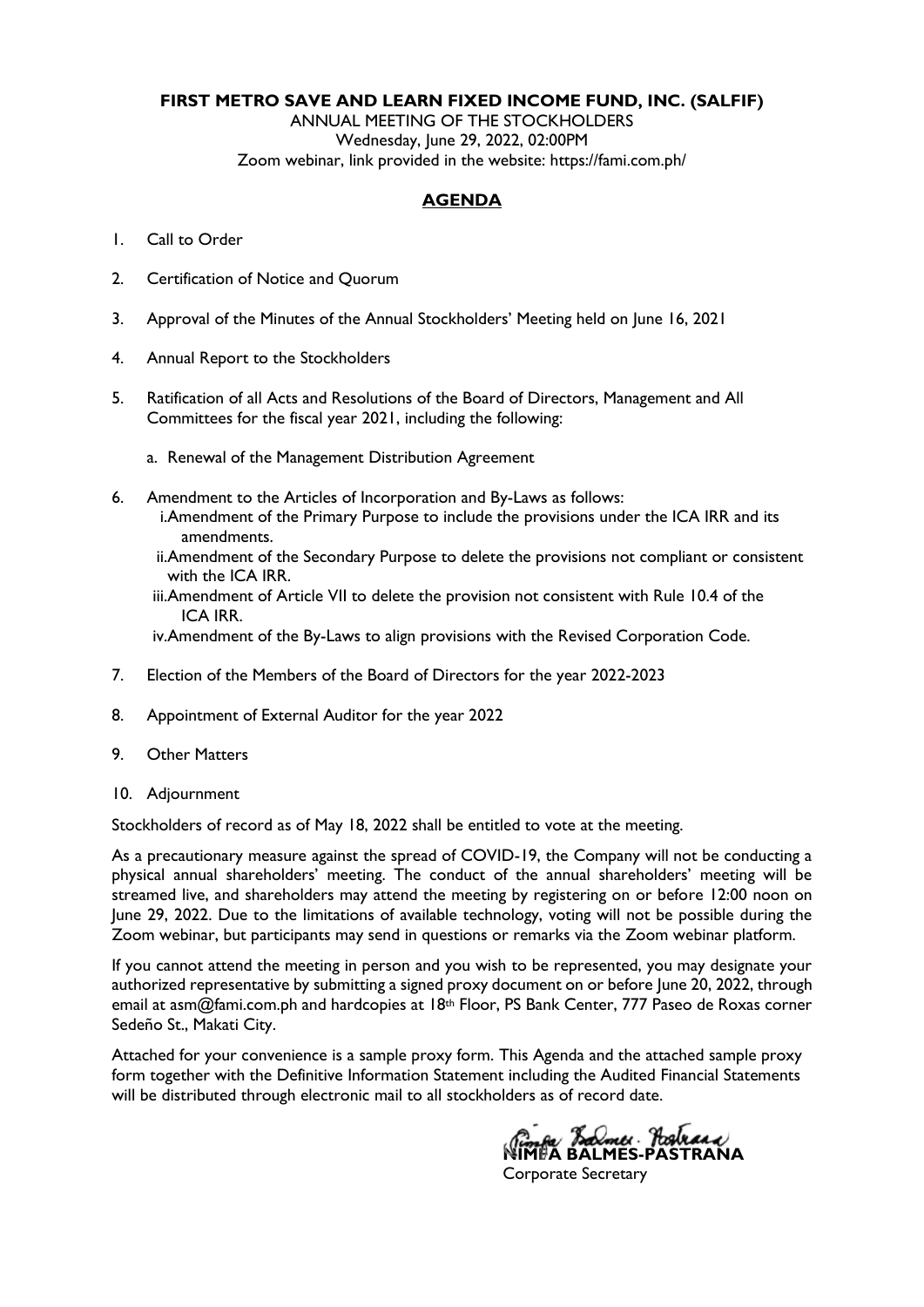#### PROXY

The undersigned stockholder of **FIRST METRO SAVE AND LEARN FIXED INCOME FUND, INC.** hereby appoints \_\_\_\_\_\_\_\_\_\_\_\_\_\_\_\_\_\_\_\_\_\_\_\_\_\_\_\_\_\_\_\_\_\_\_\_\_\_\_\_\_\_\_\_\_\_ or in his absence, the Chairman of the meeting, as attorney-in-fact and proxy, with power of substitution, to present and vote all shares registered in his/her/its name at the annual meeting of stockholders of the Company on Wednesday, June 29, 2022 and at any of the adjournments thereof. The proxy shall be revoked only in writing and by informing the Corporate Secretary prior to the annual stockholders meeting.

The proxy may vote by checking  $(\checkmark)$  the area that corresponds to his vote. In the election of the Members of the Board of Directors, the proxy shall indicate number of votes on the blank place provided beside the names of the nominees or check abstain should they wish to do so.

| <b>ITEMS</b>                                                                 |            | <b>ACTIONS</b> |         |
|------------------------------------------------------------------------------|------------|----------------|---------|
|                                                                              | <b>Yes</b> | $\bf No$       | Abstain |
| 1. Approval of the Minutes of the Annual Stockholders' Meeting held on June  |            |                |         |
| 2021                                                                         |            |                |         |
| Ratification of all Acts and Resolutions of the Board of Directors,<br>2.    |            |                |         |
| Management and All Committees for the fiscal year 2021, including the        |            |                |         |
| following:                                                                   |            |                |         |
| a. Renewal of the Management Distribution Agreement                          |            |                |         |
| Amendment of Articles of Incorporation and By-Laws<br>1.                     |            |                |         |
| a. Amendment of the Primary Purpose to include the provisions under the ICA  |            |                |         |
| IRR and its amendments.                                                      |            |                |         |
| b. Amendment of the Secondary Purpose to delete the provisions not compliant |            |                |         |
| or consistent with the ICA IRR.                                              |            |                |         |
| c. Amendment of Article VII to delete the provision not consistent with Rule |            |                |         |
| $10.4$ of the ICA IRR.                                                       |            |                |         |
| d. Amendment of the By-Laws to align provisions with the Revised Corporation |            |                |         |
| Code.                                                                        |            |                |         |
| 3. Election of the Members of the Board of Directors for the year 2022-2023  | # of Votes |                |         |
| Bro. Manuel V. de Leon, FMS                                                  |            |                |         |
| Dr. Victor A. Abola                                                          |            |                |         |
| Ms. Karen Liza M. Roa                                                        |            |                |         |
| Fr. Rafael K. Eloriaga, CM (Independent Director)                            |            |                |         |
| Mr. Edgar B. Solilapsi (Independent Director)                                |            |                |         |
|                                                                              | Yes        | N <sub>0</sub> |         |
| Appointment of External Auditor for the year 2022<br>4.                      |            |                |         |

#### PRINTED NAME OF STOCKHOLDER DATE

#### SIGNATURE OF STOCKHOLDER/ AUTHORIZED SIGNATORY

\_\_\_\_\_\_\_\_\_\_\_\_\_\_\_\_\_\_\_\_\_\_\_\_\_\_\_\_\_\_\_\_\_\_\_\_

<sup>1</sup> Please fill-out and sign the proxy form and return via mail/email/Metrobank Branches on or before 5:00 p.m. on June 20, 2022. Via Mail: To the Corporate Secretary, 18th Floor, PS Bank Center, 777 Paseo de Roxas corner Sedeño St., Makati City

\_\_\_\_\_\_\_\_\_\_\_\_\_\_\_\_\_\_\_\_\_\_\_\_\_\_\_\_\_\_\_ \_\_\_\_\_\_\_\_\_\_\_\_\_\_\_\_\_\_\_\_\_\_\_\_

Via Email: asm@fami.com.ph | Via Fax: 02816-0467 | Via MBTC Branches: Use Pouch Code 90020. This service is free of charge. <sup>2</sup>This proxy shall be valid for a period of five (5) years from the date of its execution. This proxy shall continue to be in effect until and unless withdrawn by written notice delivered to the Corporate Secretary, but shall not apply in instances wherein the undersigned personally attends the meeting.

<sup>3</sup>If no name is provided; the Chairman of the Meeting will act as the proxy.

THIS PROXY NEED NOT BE NOTARIZED. IF THE STOCKHOLDER ATTENDS IN PERSON AND EXPRESSES HIS INTENTION TO VOTE IN PERSON, THE PROXY WILL BE REVOKED.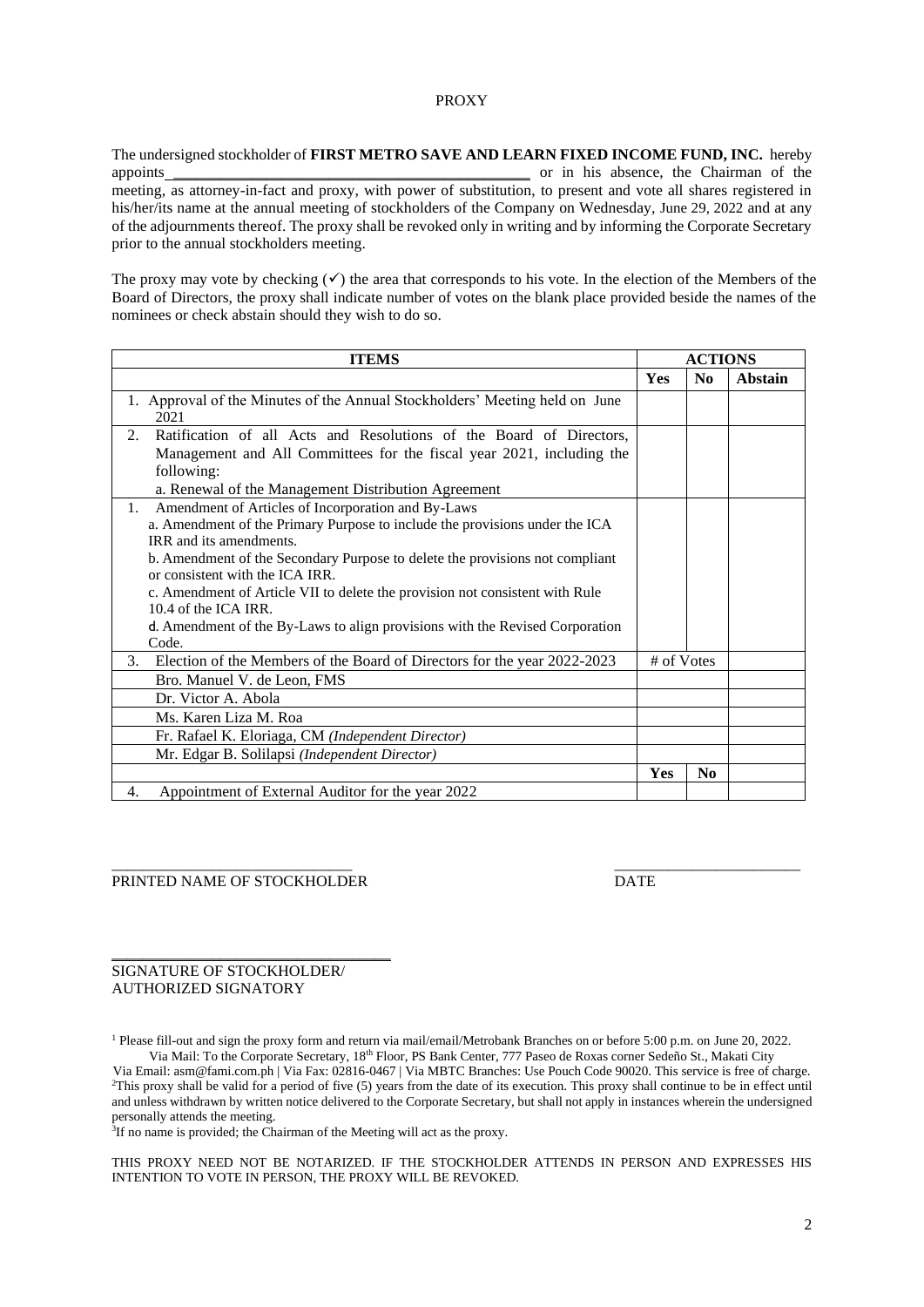## **SECURITIES AND EXCHANGE COMMISSION**

## **SEC FORM 20-IS**

## INFORMATION STATEMENT PURSUANT TO SECTION 20 OF THE SECURITIES REGULATION CODE

- 1. Check the appropriate box ( ) Preliminary Information Statement (/) Definitive Information Statement
- 2. Name of registrant as specified in its charter: **FIRST METRO SAVE & LEARN FIXED-INCOME FUND, INC.**
- 3. Province, Country or other jurisdiction of incorporation or organization; **Metro Manila, Philippines**
- 4. SEC Identification number: **CS2005009327**
- 5. BIR Tax Identification Code: **238-699-638-000**
- 6. Address of Principal Office: **18th Floor, PS Bank Center, 777 Paseo de Roxas corner Sedeño St., Makati City**
- 7. Telephone Number: **(***632)* **8912860, (632)8405710, Fax No. (632) 8160467**
- 8. Date, time, place, of the meeting of security holders:

| Date : | June 29, 2022                        |
|--------|--------------------------------------|
| Time:  | 2:00 p.m.                            |
| Place: | Zoom webinar at the link provided in |
|        | https://fami.com.ph/                 |

- 9. Approximate date on which the Information Statement is first to be sent or given to security holders: **June 8, 2022**
- 10. Securities registered pursuant to Sections 4 and 8 of the RSA:

| Title of each class  | Number of Shares of Common Stock |
|----------------------|----------------------------------|
|                      | Outstanding (Par value of P1.00) |
| <b>Common Shares</b> | 620,715,518 shares               |

11. Are any or all of registrant's securities listed on the Philippine Stock Exchange? **No.**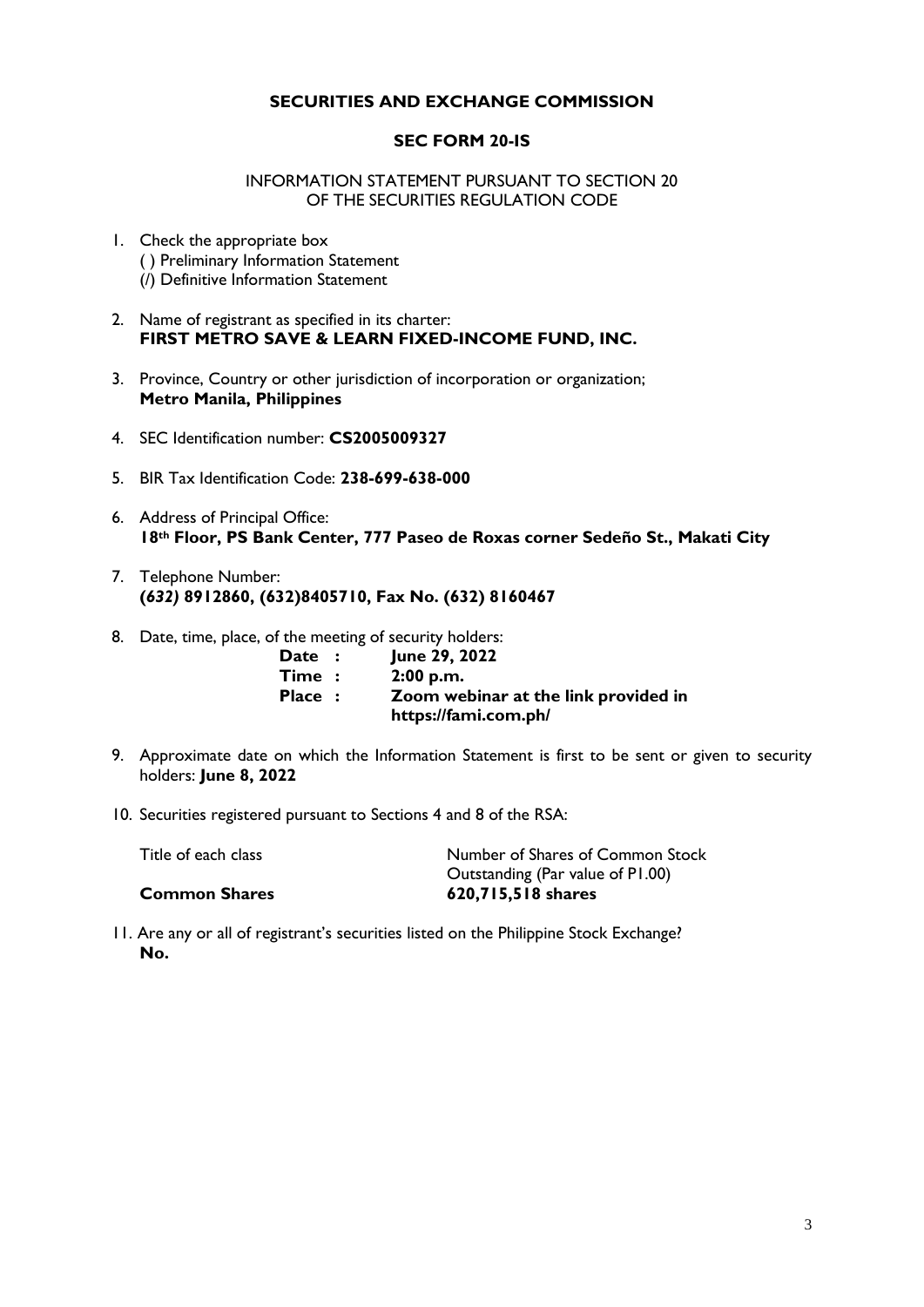## **PART I - INFORMATION STATEMENT**

## **A. GENERAL INFORMATION**

## **Item 1. Date, Time, and Place of Meeting of Security Holders**:

- Date : Wednesday, June 29, 2022<br>
Time : 02:00 p.m.
- $02:00$  p.m.

Place : Zoom webinar at the link provided in https://fami.com.ph/

## **Mailing Address of the Registrant**

18th Floor, PS Bank Center, 777 Paseo de Roxas, corner Sedeño St., Makati City

## **Approximate date on which the Information Statement is first to be sent or given to security holders:**

June 8, 2022

## **Item 2. Right of Appraisal:**

Any stockholder who dissents to the proposed amendment in Articles of Incorporation (see Item 17), which amendment pertains to the amendment of Article VII (b) to delete the phrase "Provided, however, that no such redemption may be made unless the remaining unimpaired capital of the Corporation shall be at least 50% of its outstanding liabilities to the creditors of the Corporation" to comply with Rule 10.1 of the ICA-IRR, shall be entitled to exercise his right of appraisal in accordance with Section 81 of the Revised Corporation Code.

### **Item 3. Interest of Certain Persons in or Opposition to Matters to be Acted Upon:**

a) Other than election to office, there is no matter to be acted upon in which any director or executive officer is involved or had a direct, indirect or substantial interest.

b) No director has informed the registrant, in writing or otherwise, that he intends to oppose any action to be taken by the registrant at the Meeting.

## **B. CONTROL & COMPENSATION INFORMATION**

### **Item 4. Voting Securities and Principal Holders Thereof:**

### **a) Class of Voting Shares:**

| <b>Class of Voting Securities</b> | <b>Total Outstanding Shares</b> | <b>Votes Entitlement</b> |
|-----------------------------------|---------------------------------|--------------------------|
| Common Shares                     | 620,715,518                     | One (1) vote per Share   |

## **b) Record Date**

Stockholders of record as of May 18, 2022 are entitled to notice and to vote in the Annual Stockholders Meeting.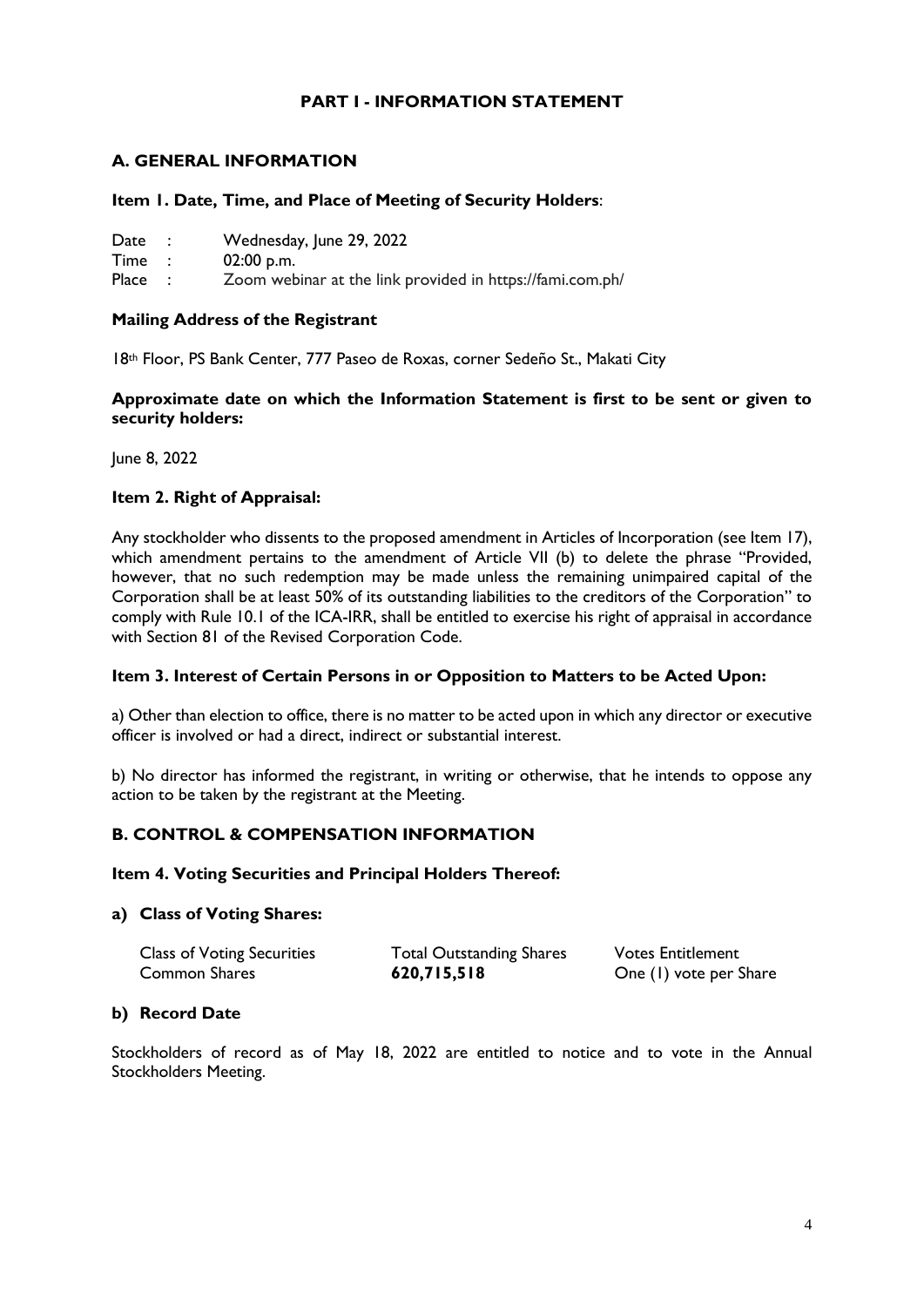## c) **Manner of Voting**

A shareholder may vote in person or by proxy. Article III, Section 7 of the Amended By-Laws of the Corporation provides that any shareholder entitled to vote at shareholders' meetings may be represented and vote thereat by proxy appointed in an instrument in writing, subscribed by such shareholder or by his duly authorized attorney-in-fact, and delivered to the Secretary at least five (5) business days or such other period as may be determined by the Board of Directors. Proxies shall be properly signed, but they shall require no other attestation.

In the election of Directors, shareholders shall be entitled to vote, in person or by proxy, the number of shares owned by him for as many persons as there are Directors to be elected and for whose election he has a right to vote, or to cumulate his votes by giving one candidate as many votes as the number of such Directors multiplied by the number of his shares shall equal, or by distributing such votes on the same principle among any number of candidates.

### **d) Security Ownership of Certain Record and Beneficial Owners and Management:**

| <b>Title of</b>         |                                                                                                 | Name of<br><b>Beneficial</b> |                    | No. of<br><b>Shares</b> | <b>Percent to</b><br><b>Outstanding</b> |
|-------------------------|-------------------------------------------------------------------------------------------------|------------------------------|--------------------|-------------------------|-----------------------------------------|
| <b>Class</b>            | <b>Name and Address of Owner</b>                                                                | Owner                        | <b>Citizenship</b> | <b>Held</b>             | <b>Shares</b>                           |
| Common<br><b>Shares</b> | <b>First Metro Investment</b><br>Corporation (FMIC) //                                          | Same                         | Filipino           | 175,807,043             | 22.20%                                  |
| Common<br><b>Shares</b> | Metrobank Trust Banking as IM<br>for Girl Scout of the Philippines <sup>/2</sup>                | Same                         | Filipino           | 48, 230, 464            | 6.09%                                   |
| Common<br><b>Shares</b> | Gawad Kalinga Community Devt.<br>Foundation Inc.<br>2F Cheng Bldg., 212 Haig St.<br>Daang Bakal | Same                         | Filipino           | 40,994,565              | 5.18%                                   |

The following stockholders own more than 5% of the common voting securities as March 31, 2022:

/1 First Metro Investment Corporation is the registered owner of the shares in the books of the Company. The Board of Directors of First Metro has the right to appoint actual person or persons acting individually or jointly to direct the voting or disposition of the shares held by the corporation. The person who will exercise the voting powers over the shares of FMIC is Mr. Mr. Jose Patricio A. Dumlao or any officers appointed by the Board.

<sup>/2</sup> Metrobank Trust Banking as IM for Girl Scout of the Philippines is the registered owner of the shares in the books of the Company. The Board of Directors of Metrobank Trust Banking as IM for Girl Scout of the Philippines has the right to appoint actual person or persons acting individually or jointly to direct the voting or disposition of the shares held by the corporation. The person who will exercise the voting powers over the shares of First Metro is Mr. Eduardo C. Ramirez or any officers appointed by the Board.

 $\beta$  Gawad Kalinga Community Devt. Foundation Inc. is the registered owner of the shares in the books of the Company. The Board of Directors of Gawad Kalinga has the right to appoint actual person or persons acting individually or jointly to direct the voting or disposition of the shares held by the corporation. The person who will exercise the voting powers over the shares of Gawad Kalinga is Mr. Luis Oquinena, Chairperson, or any officers appointed by the Board.

## **Security Ownership of Directors/Management:**

Following are the securities owned by directors and officers of the Fund as of March 31, 2022: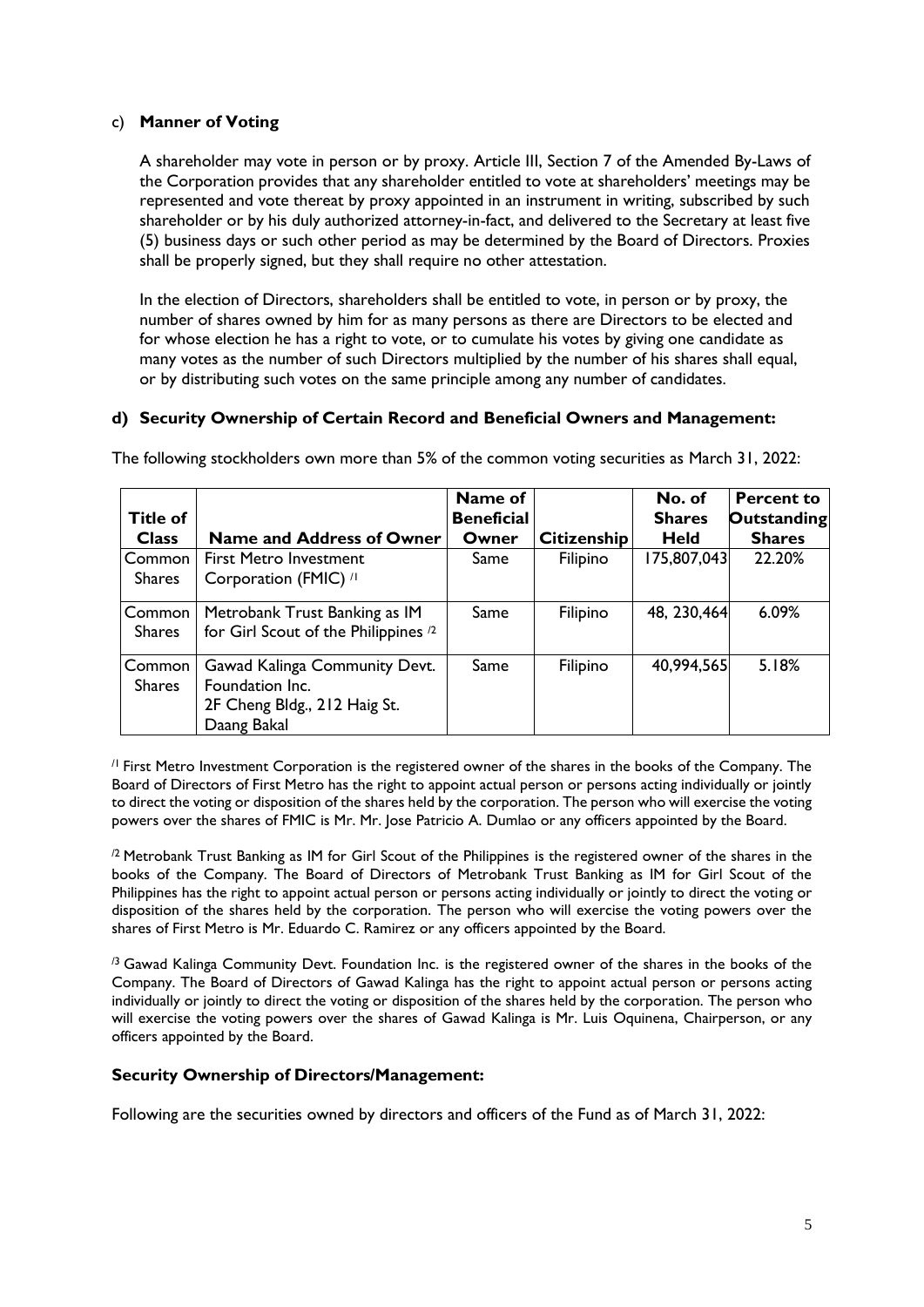|                       | <b>Name of Beneficial</b> | <b>Amount and</b><br><b>Nature of</b> |                    | <b>Percent to</b><br>Outstanding |
|-----------------------|---------------------------|---------------------------------------|--------------------|----------------------------------|
| <b>Title of Class</b> | <b>Owners</b>             | Ownership                             | <b>Citizenship</b> | <b>Shares</b>                    |
| <b>Common Shares</b>  | Manuel V. De Leon         |                                       | Filipino           | 0.000%                           |
| <b>Common Shares</b>  | Fr. Rafael K. Eloriaga*   |                                       | Filipino           | 0.000%                           |
| <b>Common Shares</b>  | Victor A. Abola           |                                       | Filipino           | 0.000%                           |
| Common Shares         | Edgar B. Solilapsi*       |                                       | Filipino           | 0.000%                           |
| <b>Common Shares</b>  | Eduardo S. Mendiola       |                                       | Filipino           | 0.000%                           |
| <b>Common Shares</b>  | Nimfa B. Pastrana         | 4,000                                 | Filipino           | 0.001%                           |
| <b>Common Shares</b>  | Jonathan T. Tabac         | 94,531                                | Filipino           | 0.012%                           |

\*Independent Directors

The Corporation knows of no other person holding more than 5% of common shares under a voting trust or similar agreement.

There is no arrangement that may result in a change in control of the registrant.

No change of control in the Corporation has occurred since the beginning of its last fiscal year.

## **Item 5. Directors and Executive Officers**

Incumbent Directors (5) - All directors are elected for a term of one year and until their successor shall have been elected or qualified. Below is a list of SALFIF's incumbent directors with their corresponding business affiliations and other qualifications.

All other officers shall be elected/appointed by the Board of Directors. Vacancies occurring among such officers however arising shall be filled by the Board.

The Board of Directors of the Fund as of May 18, 2022 are as follows:

| <b>Name</b>                                       | <b>Experience</b>                                                                                                                                                                                                                                                                                                                                                                                                                                                                                                                                                                                                                                                                                                       |
|---------------------------------------------------|-------------------------------------------------------------------------------------------------------------------------------------------------------------------------------------------------------------------------------------------------------------------------------------------------------------------------------------------------------------------------------------------------------------------------------------------------------------------------------------------------------------------------------------------------------------------------------------------------------------------------------------------------------------------------------------------------------------------------|
| Bro. Manuel V. de Leon,<br><b>FMS</b><br>Chairman | Bro. Manuel V. de Leon, FMS, 62, Filipino, term of office is one year.<br>Bro. De Leon has been serving as a member of the Board of Director<br>of the following companies since 2005 and elected as Chairman of the<br>Board on March 22, 2011, namely: First Metro Save & Learn Fixed-<br>Income Fund, Inc. (2005 to present), First Metro Save and Learn<br>Equity Fund, Inc. (2005 to present), First Metro Save and Learn<br>Balanced Fund, Inc. (2005 to present), First Metro Save and Learn<br>Dollar Bond Fund, Inc. (2008 to present), and First Metro Asia Focus<br>Equity Fund, Inc. (2010 to present) He is also a director of First Metro<br>Asset Management, Inc. (2005 to present). He is the Founding |
|                                                   | President and CEO of SAGIP KA 2000 Foundation, Inc. (2000-<br>present). He is a member of the Board of Trustees of Notre Dame<br>of Dadiangas University (2007-present). He was the Provincial<br>Superior of Marist Brothers of the Schools - East Asia Province (from<br>2007 to 2013). He was an awardee of the Ten Outstanding Young<br>Men (TOYM) in 1992. He has masters and doctorate degrees in                                                                                                                                                                                                                                                                                                                 |
|                                                   | Education from University of the Philippines.                                                                                                                                                                                                                                                                                                                                                                                                                                                                                                                                                                                                                                                                           |
| Dr. Victor A. Abola<br>President                  | Dr. Victor A. Abola, 76, Filipino, term of office is one year. Dr. Abola<br>is the current Program Director of the Strategic Business Economics<br>Program (SBEP) of the University of Asia and the Pacific (UA&P). He<br>is the Executive Director of the UA&P-FMIC Capital Market Research<br>Center and the Corporate Secretary of Research, Education and<br>Institutional Development Foundation, Inc. (REID). He is an director<br>of First Metro Save and Learn Balanced Fund, Inc. (since 2010). First                                                                                                                                                                                                          |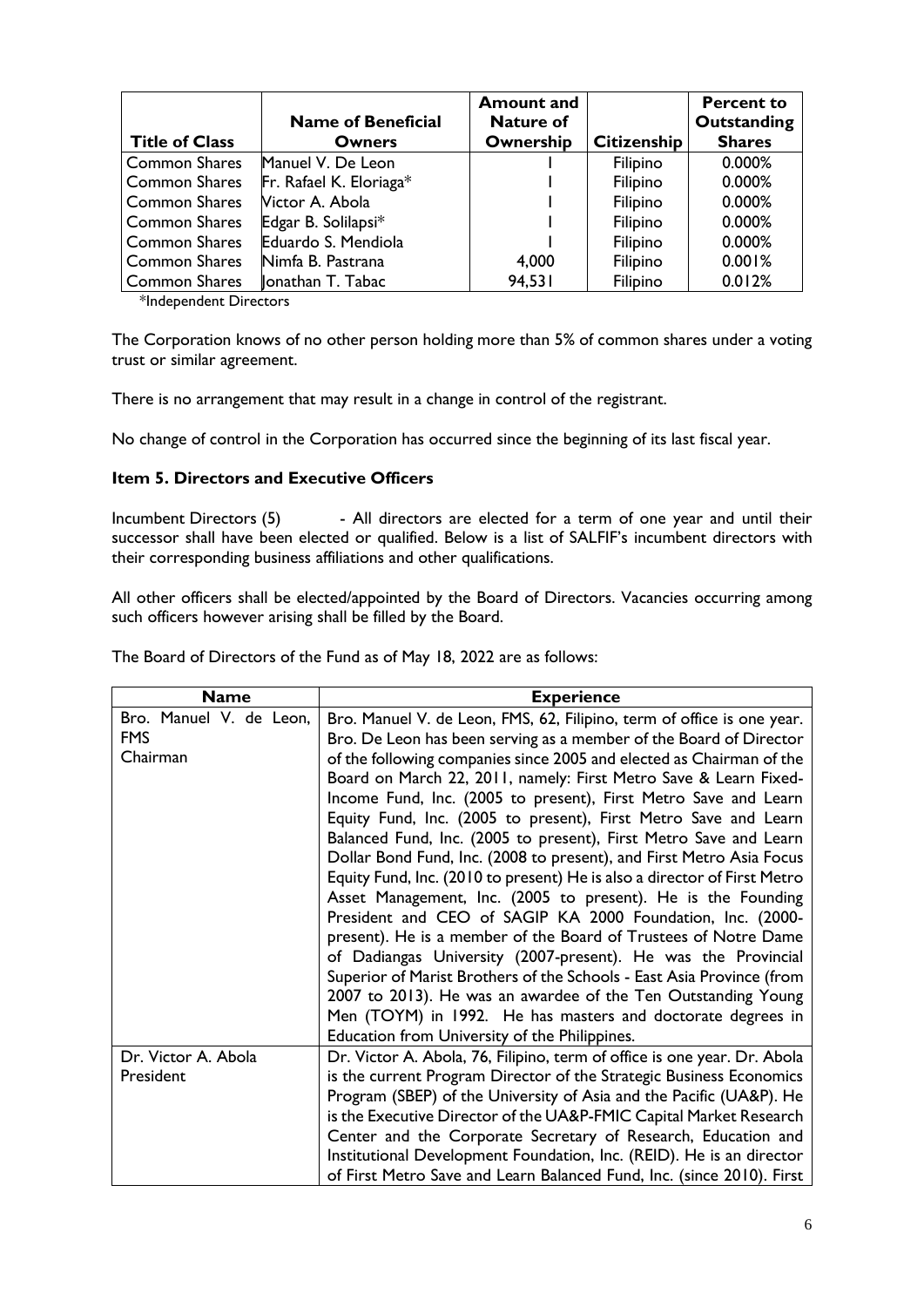|                                                    | Metro Save and Learn Equity Fund, Inc. (since 2010), First Metro Save<br>& Learn Fixed Income Fund, Inc. (since 2010), First Metro Save and<br>Learn Dollar Bond Fund, Inc. (since 2010), First Metro Asia Focus<br>Equity Fund, Inc. (since 2010) and First Metro Securities Brokerage<br>Corp. (since 2010).                                                                                                                                                                                                                                                                                                                                                                                                                                                                                                                                                                                                                                                                                                                                                                                                                                                                                                                                                                                                                                                                                                                                                                                                                                                                     |
|----------------------------------------------------|------------------------------------------------------------------------------------------------------------------------------------------------------------------------------------------------------------------------------------------------------------------------------------------------------------------------------------------------------------------------------------------------------------------------------------------------------------------------------------------------------------------------------------------------------------------------------------------------------------------------------------------------------------------------------------------------------------------------------------------------------------------------------------------------------------------------------------------------------------------------------------------------------------------------------------------------------------------------------------------------------------------------------------------------------------------------------------------------------------------------------------------------------------------------------------------------------------------------------------------------------------------------------------------------------------------------------------------------------------------------------------------------------------------------------------------------------------------------------------------------------------------------------------------------------------------------------------|
|                                                    | He gives lectures on Macroeconomic Policy at the graduate school<br>level of the School of Economics. He was a lecturer in<br>Macroeconomics and Introduction to Money, Banking and Finance in<br>the Management Associates Program of the Development Bank of the<br>Philippines (2006-2010). He was the Chief of Party of the Fiscal Policy<br>Analysis Activity of the Department of Finance, a project funded by<br>the USAID in order to enhance policy analysis and revenue<br>forecasting capabilities of DOF's Domestic Finance Group. This work<br>involved completing one of Asia's first Microsimulation Models for<br>major taxes. He finished his doctorate degree in Development<br>Management from the University of Asia and the Pacific, where he<br>also received his M.S. in Industrial Economics. After obtaining his<br>Bachelor of Arts and Bachelor of Science in Commerce (major in<br>Accounting) from the De La Salle University, he obtained his CPA<br>certificate. Prior to this, he spent 15 years in Hong Kong as a<br>Consultant to PCI Capital Asia, Ltd. and later became the Executive<br>Director of the Philippine Research Center (HK), Limited. He has<br>authored numerous articles that have appeared in local and foreign<br>newspapers and periodicals, and UA&P's research publications. He<br>co-authored with Dr. Bernardo M. Villegas the textbooks, Economics<br>An Introduction (now in its 6th edition) and Basic Economics (2nd ed.<br>2010). He is the author of the text/reference book Money, Banking<br>and Finance (2006). |
| Ms. Karen Liza M. Roa<br>Director                  | Ms. Karen Liza M. Roa, 53, Filipino. Ms. Roa is a new nominee<br>director. She has over 25 years of expertise in the field of finance with<br>a career that spans both domestic and international banking<br>operations, she has a wealth of experience that fuels her financial<br>skills. Has worked with some of the most renowned global companies<br>in banking and asset management, such as Chase Manhattan Bank,<br>SunGard Asia Pacific, trust banking groups of Philam Bank, and<br>Citibank NA. She also served as President and CEO of Philam Asset<br>Management, Inc. (PAMI). She was also a lecturer at the country's top<br>universities, Ateneo de Manila and UP, teaching business courses on<br>strategy, investment management, and financial services. She is the<br>currently the President and CEO of First Metro Asset Management,<br>Inc. (FAMI).                                                                                                                                                                                                                                                                                                                                                                                                                                                                                                                                                                                                                                                                                                         |
| Fr. Rafael K. Eloriaga, CM<br>Independent Director | Fr. Rafael K. Eloriaga, 58, Filipino. Independent Director for First<br>Metro Save and Learn Fixed Income Fund, Inc., First Metro Save and<br>Learn Equity Fund, Inc. and First Metro Asia Focus Equity Fund, Inc.<br>Fr. Eloriaga is currently the Vice-President for Finance of Adamson<br>University (2016-present), a member of the Finance Committee,                                                                                                                                                                                                                                                                                                                                                                                                                                                                                                                                                                                                                                                                                                                                                                                                                                                                                                                                                                                                                                                                                                                                                                                                                         |
|                                                    | General Curia under the Congregation of the Mission (2013 to<br>present) and joined as member of the Board of Trustees of the<br>Universidad de Sta Isabel, Naga City (2016 to present). He was<br>formerly the Cebu Business Center Head for Central and Eastern<br>Visayas Senior Manager of BPI Family from 2005-2006 and the                                                                                                                                                                                                                                                                                                                                                                                                                                                                                                                                                                                                                                                                                                                                                                                                                                                                                                                                                                                                                                                                                                                                                                                                                                                   |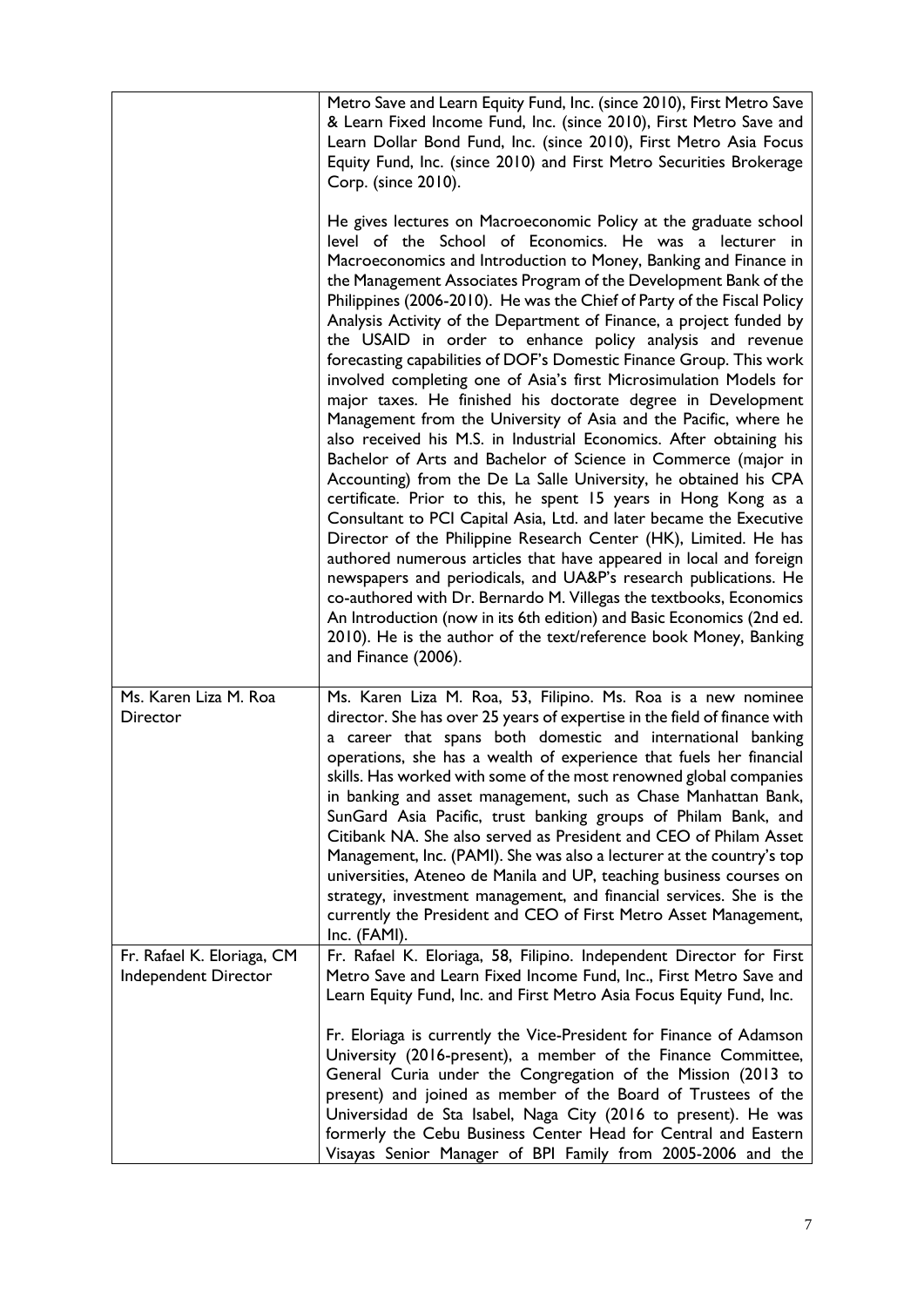|                                                | Provincial Econome, Philippine Province- Congregation of the Mission<br>$(2012 - 2016)$<br>Fr. Eloriaga took up his AB Philosophy and Letters at Dela Salle<br>University in 1983 and his BS Accountancy at Fr. Saturnino Urios<br>University in 1994. He finished the Curriculum of Ordained Ministry<br>and Masters in Pastoral Theology at St. Vincent School of Theology.                                                                                                                                                                                                                                                                |
|------------------------------------------------|----------------------------------------------------------------------------------------------------------------------------------------------------------------------------------------------------------------------------------------------------------------------------------------------------------------------------------------------------------------------------------------------------------------------------------------------------------------------------------------------------------------------------------------------------------------------------------------------------------------------------------------------|
| Mr. Edgar B. Solilapsi<br>Independent Director | Mr. Edgar B. Solilapsi, 68, Filipino. Independent Director for First<br>Metro Save and Learn Fixed Income Fund, Inc. and First Metro Save<br>and Learn Equity Fund, Inc. Mr. Solilapsi served as the Executive Vice<br>President (EVP) for Investments in the Social Security System (SSS)<br>(2010 to 2014). Prior to his stint as EVP, he held various positions in<br>SSS from 1988 to 2010. Prior to joining SSS, Mr. Solilapsi held various<br>positions in other institutions, He was also Teacher for International<br>School and a professional lecturer at the University of the Philippines<br>College of Business Administration. |
|                                                | r. Solilapsi received his Bachelor of Science in Mathematics degree<br>from the University of the Philippines in 1973 and earned a master in<br>business administration from the University of the Philippines in 1981.<br>He also took a course on Operations Research / Management<br>Science, Fellow, Life Management, from the Institute of Atlanta,<br>Georgia also in 1981.                                                                                                                                                                                                                                                            |

The two (2) independent directors, namely, Fr. Rafael K. Eloriga, CM and Mr. Edgar B. Solilapsi, have always possessed the qualifications and none of the disqualifications of an independent director.

## **Executive Officers**

| <b>Name</b>           | <b>Experience</b>                                                                                                                                                                                                                                                                                                                                                                                                                                                                                                                                                               |
|-----------------------|---------------------------------------------------------------------------------------------------------------------------------------------------------------------------------------------------------------------------------------------------------------------------------------------------------------------------------------------------------------------------------------------------------------------------------------------------------------------------------------------------------------------------------------------------------------------------------|
| Ms. Maricel L. Madrid | Ms. Maricel L. Madrid, 43 years old, Filipino. She is a Senior Vice                                                                                                                                                                                                                                                                                                                                                                                                                                                                                                             |
| Treasurer             | President of First Metro Investment Corporation and currently heads                                                                                                                                                                                                                                                                                                                                                                                                                                                                                                             |
|                       | the company's Controllership Group. She also holds presidency and                                                                                                                                                                                                                                                                                                                                                                                                                                                                                                               |
|                       | directorship with SBC Properties, Inc., Prima Ventures Development                                                                                                                                                                                                                                                                                                                                                                                                                                                                                                              |
|                       | Corporation and FMIC Equities, Inc. Ms. Madrid also serves as the                                                                                                                                                                                                                                                                                                                                                                                                                                                                                                               |
|                       | Treasurer of- First Metro Securities Brokerage Corporation, First                                                                                                                                                                                                                                                                                                                                                                                                                                                                                                               |
|                       | Metro Asset Management, Inc., First Metro Save Learn Equity Fund,<br>Inc., First Metro Save and Learn Balanced Fund, Inc., First Metro Save<br>and Learn Fixed Income Fund, Inc., First Metro Save Learn Dollar<br>Bond Fund, Inc., First Metro Asia Focus Equity Fund, Inc., First Metro<br>Save and Learn Money Market Fund, Inc., First Metro Save and Learn<br>FOCCUS Dynamic Fund, Inc., First Metro Philippine Equity Exchange<br>Traded Fund, Inc., First Metro Consumer Funds on MSCI Philippines<br>IMI, Inc. and First Metro Save & Learn Philippine Index Fund, Inc. |
|                       | She has more than 20 years of solid experience in the banking industry<br>in the areas of audit, risk management, controllership and finance. She<br>was the Controller during her six years stint with a local bank and<br>served as a director and a member of the audit committee for one of<br>the subsidiaries of the said banking group. She started her career as<br>an external auditor with one of the top auditing firms in the country.                                                                                                                              |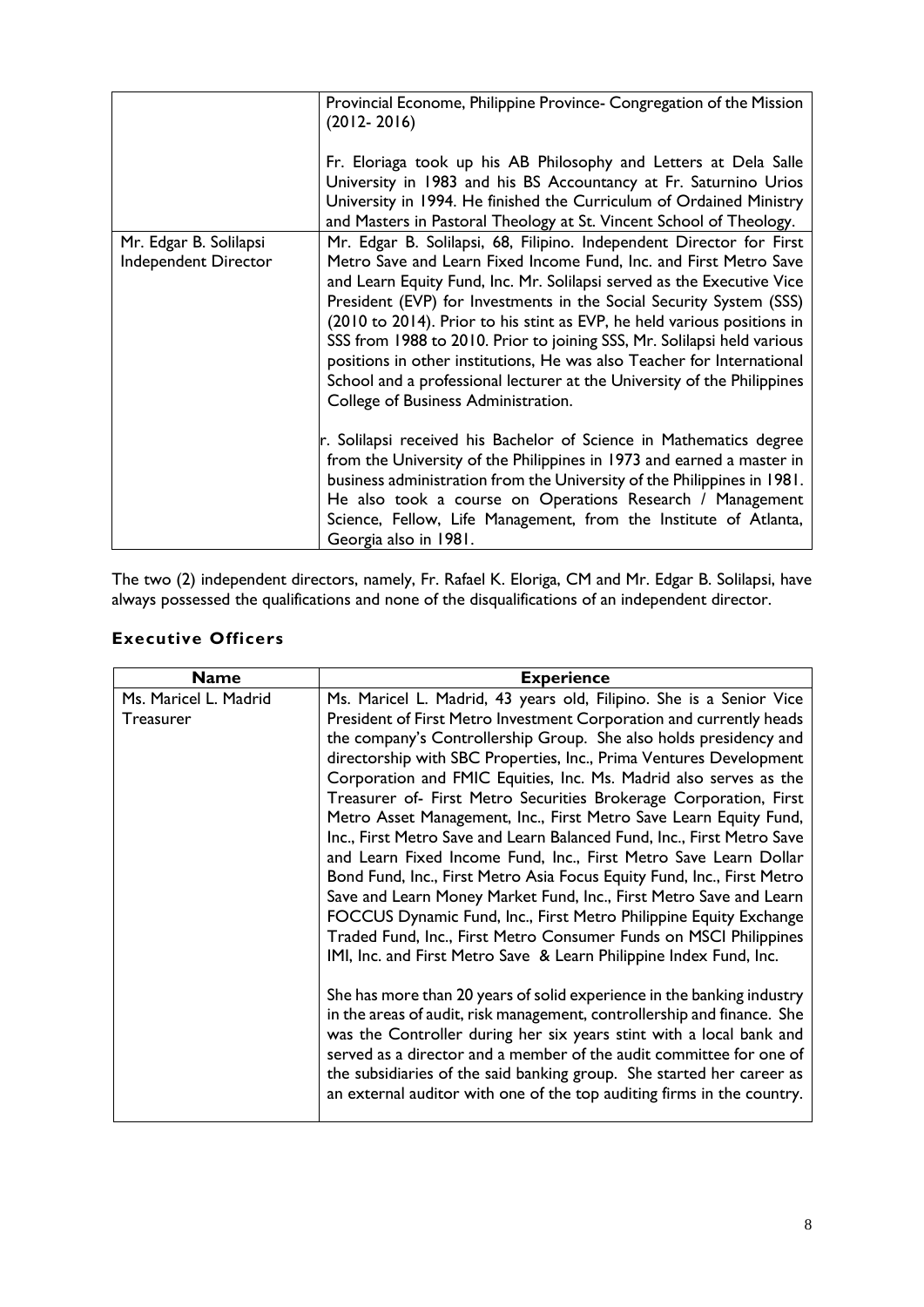|                                                    | Ms. Madrid is a Certified Public Accountant and graduated cum laude<br>with a degree of Bachelor of Science in Accountancy from the<br>University of Santo Tomas.                                                                                                                                                                                                                                                                                                                                                                                                                                                                                                                                                                                                                                                                                                                                                                                                                                                                                                                                                                                                                                   |
|----------------------------------------------------|-----------------------------------------------------------------------------------------------------------------------------------------------------------------------------------------------------------------------------------------------------------------------------------------------------------------------------------------------------------------------------------------------------------------------------------------------------------------------------------------------------------------------------------------------------------------------------------------------------------------------------------------------------------------------------------------------------------------------------------------------------------------------------------------------------------------------------------------------------------------------------------------------------------------------------------------------------------------------------------------------------------------------------------------------------------------------------------------------------------------------------------------------------------------------------------------------------|
| Atty. Nimfa B. Pastrana<br>Corporate Secretary     | Atty. Nimfa B. Pastrana, 60 years old, Filipino. She is First Vice<br>President and Asst. Corporate Secretary of First Metro Investment<br>Corporation. She is also the Corporate Secretary of First Metro Save<br>and Learn Balanced Fund, Inc., First Metro Save & Learn Fixed-Income<br>Fund, Inc., First Metro Save and Learn Equity Fund, Inc. (from May<br>2005 to present), First Metro Save and Learn Dollar Bond Fund, Inc.<br>(from 2008 to present), First Metro Asia Focus Equity Fund, Inc. (from<br>2010 to present), First Metro Consumer Fund, Inc., First Metro Save<br>and Learn Money Market Fund, Inc., First Metro Save and Learn<br>SALFOCCUS Dynamic Fund, Inc., First Metro Securities Brokerage<br>Corporation, First Metro Asset Management, Inc., PBC Capital<br>Investment Corporation, Prima Ventures Development Corporation,<br>Resiliency (SPC), Inc., SBC Properties, Inc., FMIC Equities, Inc., and<br>First Metro Insurance Brokers, Corp.<br>She graduated from the University of the Philippines with a degree<br>A.B. Philosophy and from San Beda College with a Bachelor of Laws                                                                            |
|                                                    | degree.                                                                                                                                                                                                                                                                                                                                                                                                                                                                                                                                                                                                                                                                                                                                                                                                                                                                                                                                                                                                                                                                                                                                                                                             |
| Mr. Jonathan T. Tabac<br><b>Compliance Officer</b> | She joined First Metro Investment Corporation in February 2002.<br>Mr. Jonathan T. Tabac, 65, Filipino. Term of office is one year and has<br>served as such from June 2018. He is also the Compliance Officer of<br>First Metro Securities Brokerage Corporation, First Metro Save &<br>Learn Fixed-Income Fund, Inc., First Metro Save and Learn Equity<br>Fund, Inc., First Metro Save and Learn Balanced Fund, Inc., First Metro<br>Save and Learn Dollar Bond Fund, Inc., First Metro Asia Focus Equity<br>Fund, Inc., First Metro Philippine Equity Exchange Traded Fund, Inc.,<br>and First Metro Asset Management, Inc. (from May 2005 to present)<br>and First Metro Save and Learn Philippine Index Fund, Inc., First Metro<br>Save and Learn Money Market Fund, Inc. and First Metro Save and<br>Learn FOCCUS Dynamic Fund, Inc He served as AVP & Compliance<br>Officer of Citystate Savings Bank (2002-2003), Vice President of<br>Maybank Philippines (formerly PNB Republic Planters Bank)-1997-<br>2001 and Chairman of the Board of RPB Provident Fund, Unc, (1997-<br>2001). Mr. Tabac finished BSC-Accounting from University of Baguio.<br>He is a Certified Public Accountant. |

## **Significant Employees**

No person who is not an executive officer is expected by the Fund to make a significant contribution to the business.

## **Nominee Directors**

The following are the nominees to the Board of Directors for election during Annual Stockholders' Meeting on June 29, 2022**:** 

Bro. Manuel V. De Leon, FMS Dr. Victor A. Abola Ms. Karen Liza M. Roa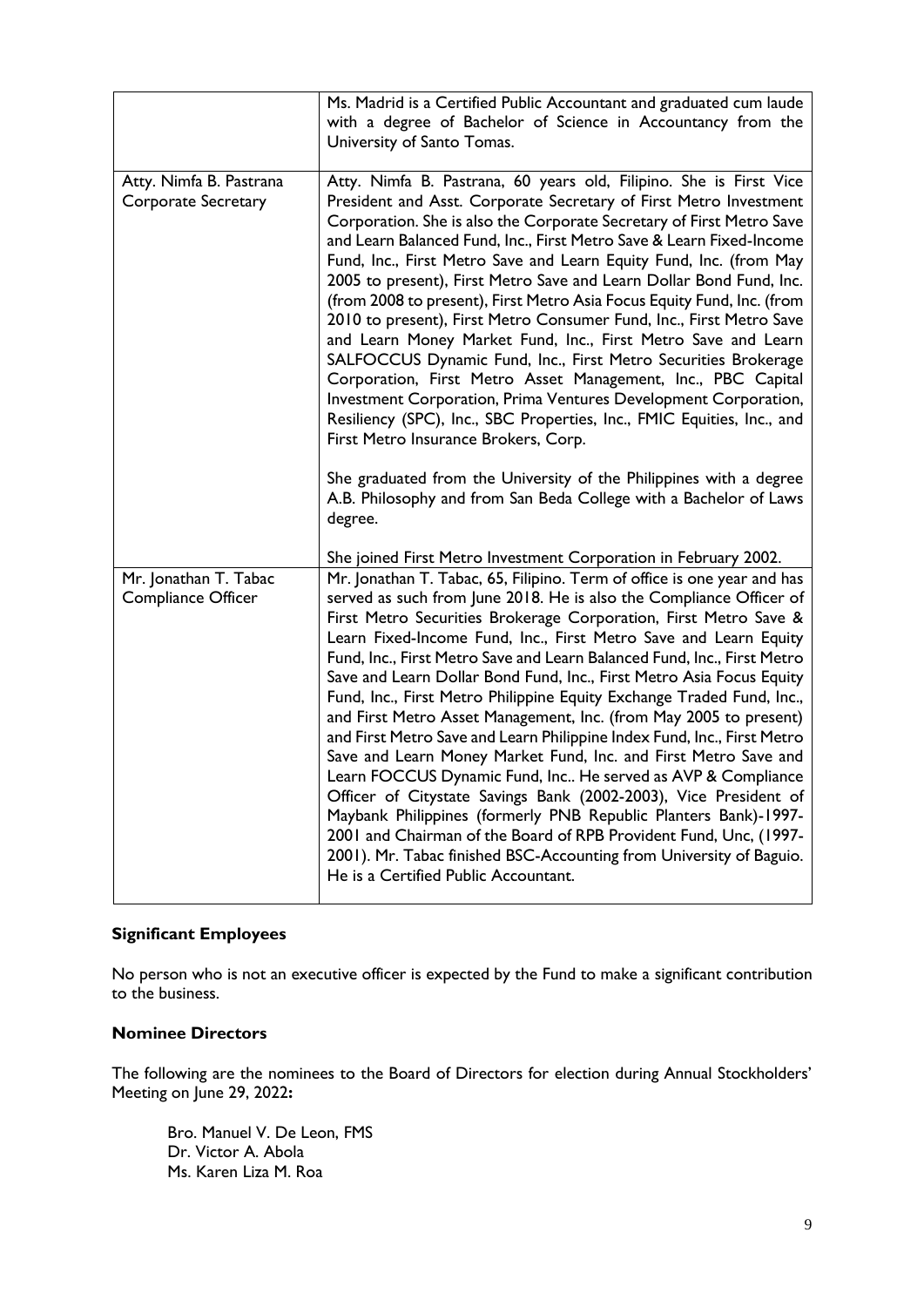Fr. Rafael K. Eloriaga, CM \* Mr. Edgar B. Solilapsi \* \*Independent Directors

## **Independent Directors**

In accordance with SRC Rule 38(8), First Metro Save & Learn Fixed-Income Fund, Inc. (SALFIF) has formulated its rules relative to the election of independent directors, as follows:

The Nomination Committee shall have at least three (3) members, one of whom is an independent director, and it shall promulgate the guidelines and criteria to govern the conduct of the nomination. The nomination of independent director/s shall be conducted by the Committee prior to a stockholder's meeting. All recommendations shall be signed by the nominating stockholders together with the acceptance and conformity by the would-be nominees.

After the nomination, the Committee shall prepare a Final List of Candidates which shall contain all the information about all the nominees for independent directors, as required under SRC Rule 38. Only nominees whose names appear on the Final List of Candidates shall be eligible for election as Independent Director/s. No other nomination shall be entertained after the Final List of Candidates shall have been prepared and no further nomination shall be entertained or allowed on the floor during the stockholders'/membership meeting.

Mr. Edgar B. Solilapsi and Fr. Rafael K. Eloriaga, CM are nominees for independent directors of First Metro Save and Learn Fixed Income Fund, has no relation with each other, and they were recommended to the Nominations Committee for election of independent directors by Ms. Wilma Crisostomo, stockholder, in accordance with the foregoing rules. Ms. Crisostomo has no relations with the nominees.

- **Fr. Rafael K. Eloriaga,CM, 58, Filipino.** Independent Director since 2016. Fr. Eloriaga is also the Independent Director for First Metro Save and Learn Equity Fund, Inc. since 2016 First Metro Consumer Fund on MSCI Philippines IMI, Inc. since 2018, and First Metro Save and Learn Money Market Fund, Inc. since 2018. Member, Board of Trustees, Universidad De Sta. Isabel- Naga City since 2016. Fr. Eloriaga is currently the Vice President for Finance of Adamson University. He was also former Cebu Business Center Head for Central and Eastern Visayas Senior Manager of BPI Family from 2005-2006.
- **Mr. Edgar B. Solilapsi**, **68**, **Filipino**, Independent Director since 2016. Mr. Solilapsi is also an Independent Diretor of First Metro Save and Learn Equity Fund, Inc. since 2016 and First Metro Save and Learn Money Market Fund, Inc. since 2018. He served as the Executive Vice President (EVP) for Investments in the Social Security System (SSS) (2010 to 2014). Prior to his stint as EVP, he held various positions in SSS from 1988 to 2010. Prior to joining SSS, Mr. Solilapsi held various positions in other institutions. He was also Teacher for International School and a professional lecturer at the University of the Philippines College of Business Administration.

The members of the Nominations Committee are, Bro. Manuel V. De Leon, FMS, as Chairman and Mr. Eduardo S. Mendiola and Fr. Rafael K. Eloriaga, CM as members.

## **Legal Proceedings**

The Fund has no material pending legal proceedings to which it is a party. None of the Board of Directors is:

• involved in any legal proceeding the past five (5) years that are material to an evaluation of the ability or integrity of any director, any nominee for election as director, executive officer, underwriter, or control person of the Registrant;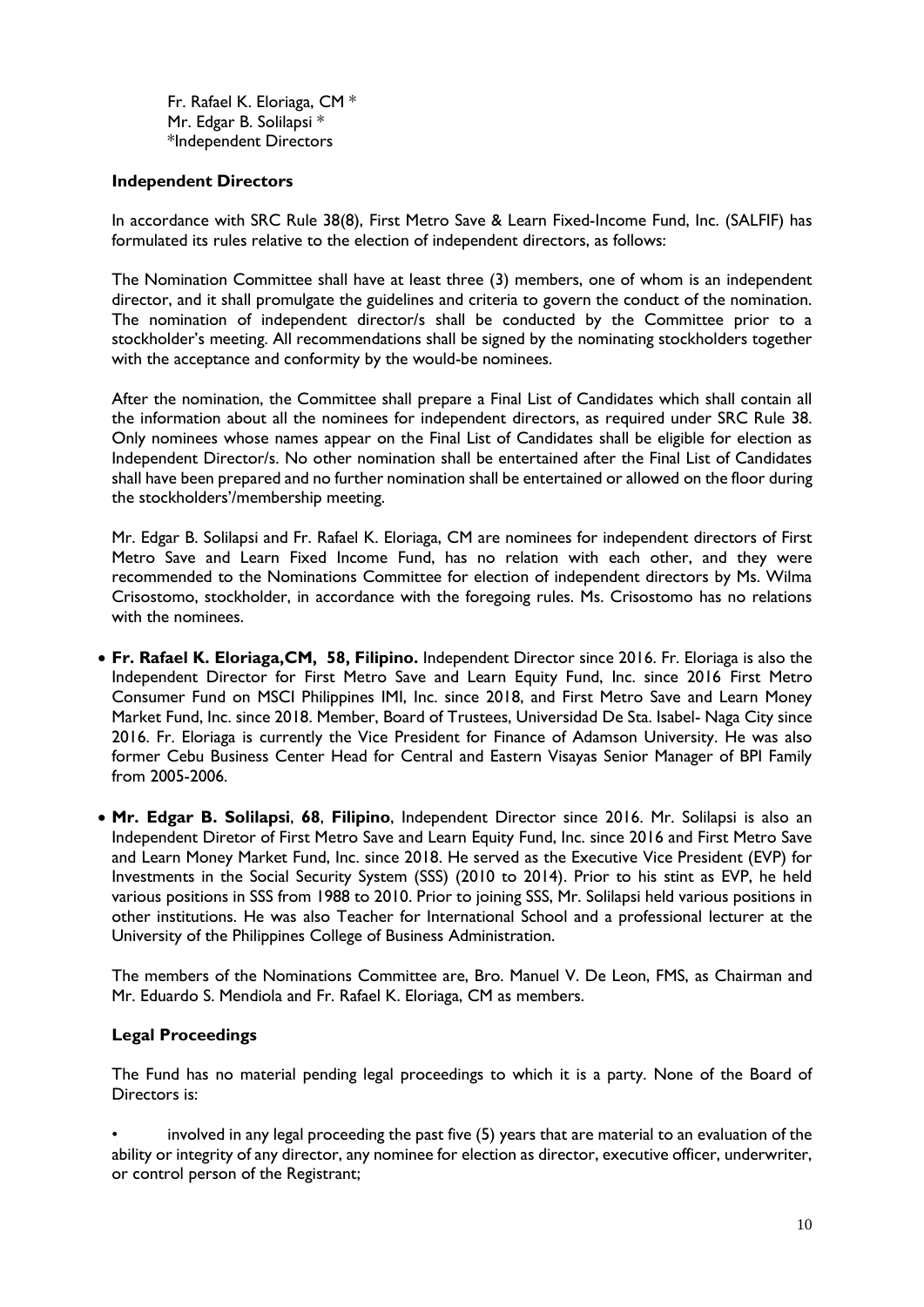• involved in any bankruptcy petition filed by or against any business of which such person was a general partner or executive officer either at the time of the bankruptcy or within two (2) years prior to that time;

• involved in or convicted by final judgment in any criminal proceeding, domestic or foreign, or subject to a pending criminal proceeding, foreign or domestic, excluding traffic violations and other minor offenses;

subject to any order, judgment, or decree not subsequently reversed, suspended or vacated, of any court of competent jurisdiction, domestic or foreign, permanently or temporarily enjoining, barring, suspending, or otherwise limiting his involvement in any type of business, securities, commodities or banking activities; and

• found by a domestic or foreign court of competent jurisdiction (in a civil action), the SEC or comparable foreign body, or a domestic or foreign exchange or organized trading market or selfregulatory organization, to have violated a securities or commodities law or regulation and the said judgment has not been reversed, suspended or vacated.

## **Family Relationships**

There are no family relationships among the directors and officers listed above up to the fourth civil degree either by consanguinity or affinity among directors, executive officers, or persons nominated or chosen by the registrant to become director or executive officers.

## **Relationships and Related Transactions**

There have been no material transactions during the year nor is there any material transaction currently proposed to which the Fund was, or is a party, or in which any director or executive officer of the Fund, any nominee for election, any owner of more than five (5%) percent of the Fund's voting shares, or any member of the immediate family of any such director or officer, had or is to have a direct or indirect material interest.

### **Item 6. Compensation of Executive Officers and Directors**

Per Diem payments to directors and officers for the year ended December 31, 2021, 2020 and 2019 are as follows:

|                           | 2022            |             |          |          |
|---------------------------|-----------------|-------------|----------|----------|
|                           | (Estimated)     | <b>2021</b> | 2020     | 2019     |
| <b>Directors</b>          | <b>₽250,000</b> | ₽184,000    | ₽233,268 | P225,000 |
| <b>Executive Officers</b> | 77,500          | 28,800      | 76,239   | 67,000   |
| Aggregate Annual Per Diem | <b>₽327.500</b> | P212,800    | ₽309,507 | P225,000 |

Per diem of Directors, Corporate Secretary and Officers of the Fund amounting to P10,000, P3,000, P2,500, respectively, are given during their Annual Stockholders' and regular board meetings.

## **Employment Contracts, Termination of Employment and Change-in Control Arrangements**

There are no compensatory plans or arrangement with respect to any of its executive officers that can result to the resignation, retirement or any other termination of such executive officer's employment with the Fund neither from a change in control of the registrant or a change in the named executive officer's responsibilities.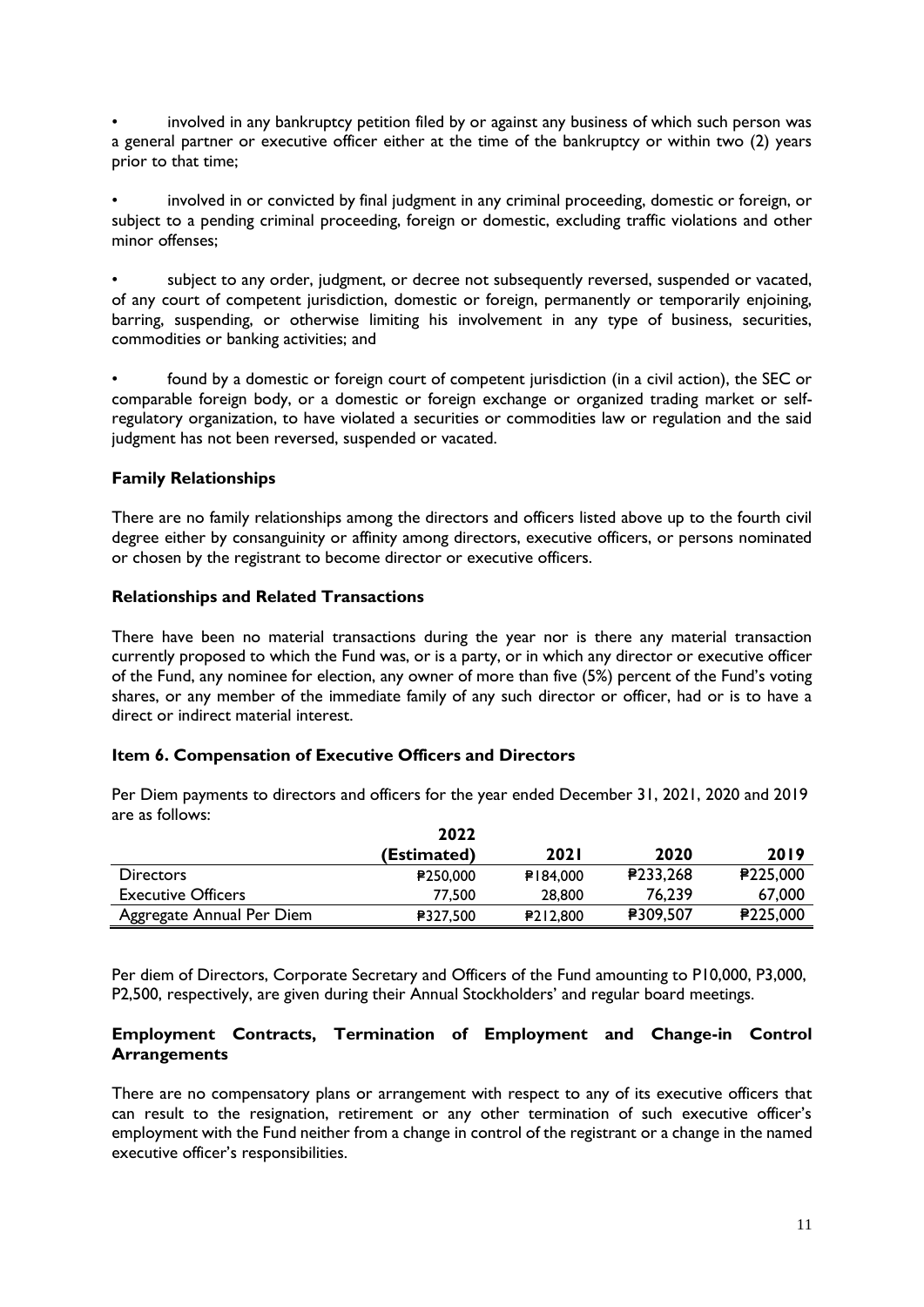## **Item 7. Independent Public Accountants**

SGV & Co. is the external auditor of First Metro Save & Learn Fixed-Income Fund Inc.. Representatives of SGV & Co. are expected to be present at the stockholders meeting on June 29, 2022. They will have the opportunity to make a statement if they desire to do so and they are expected to be available to respond to appropriate questions.

For the year 2022, SALFIF will still be engaging the services of SGV.

In compliance with SRC Rule 68, par. 3 (b)(ix), the signing partner of the auditing firm is rotated every after five (5) years of engagement. Redgienald G. Radam, signed the independent auditors' report starting the year 2021 while Janet A. Paraiso, signed the independent auditors' report for the years 2020 and 2019. The reports of auditors on the financial statements of the company for the years ended December 31, 2021, 2020, and 2019 contained unqualified opinions.

There are no disagreements with the auditors on any matter of accounting principles or practices, financial statement disclosures, auditing scope or procedures, which disagreements, if not resolved to their satisfaction, would have caused the auditors to make reference thereto in their respective reports on the financial statements for such years.

The aggregate fees paid for the professional services rendered by SGV & Co. for the audit of our Financial Statements amounting to P231,063, P231,067 and P217,408 for the years 2021, 2020 and 2019, respectively. SGV & Co. conducted the audit in accordance with auditing standards generally accepted in the Philippines to obtain reasonable assurance about whether the financial statements are free of material misstatements. Their audit also includes assessing the accounting principles used and significant estimates made by the management, as well as evaluating the overall financial statement presentation.

There are no tax fees paid for the last 2 years for professional services rendered by SGV & Co. for tax accounting compliance, advice, planning and any other form of tax service.

SALFIF's Audit Committee is chaired by Fr. Rafael Eloriaga with Mr. Edgar Solilapsi and Dr. Victor Abola as members.

## **C. ISSUANCE AND EXCHANGE OF SECURITIES**

### **Item 11. Authorization or Issuance of Securities Otherwise than for Exchange –N/A**

## **D. OTHER MATTERS**

### **Item 17. Amendment of Charters, By-Laws or Other Documents**

The Board of Directors during its special meeting on December 16, 2021 approved the amendment of the Articles of Incorporation to comply with the provisions of the Revised Corporation Code (RCC), Securities Regulation Code (SRC), and Investment Company Act (ICA) and their implementing rules and regulations, as advised by the Securities and Exchange Commission.

- i.Amendment of the Primary Purpose to include the provisions under the ICA IRR and its amendments.
- ii.Amendment of the Secondary Purpose to delete the provisions not compliant or consistent with the ICA IRR.
- iii.Amendment of Article VII to delete the provision not consistent with Rule 10.4 of the ICA IRR.
- iv.Amendment of the By-Laws to align provisions with the Revised Corporation Code.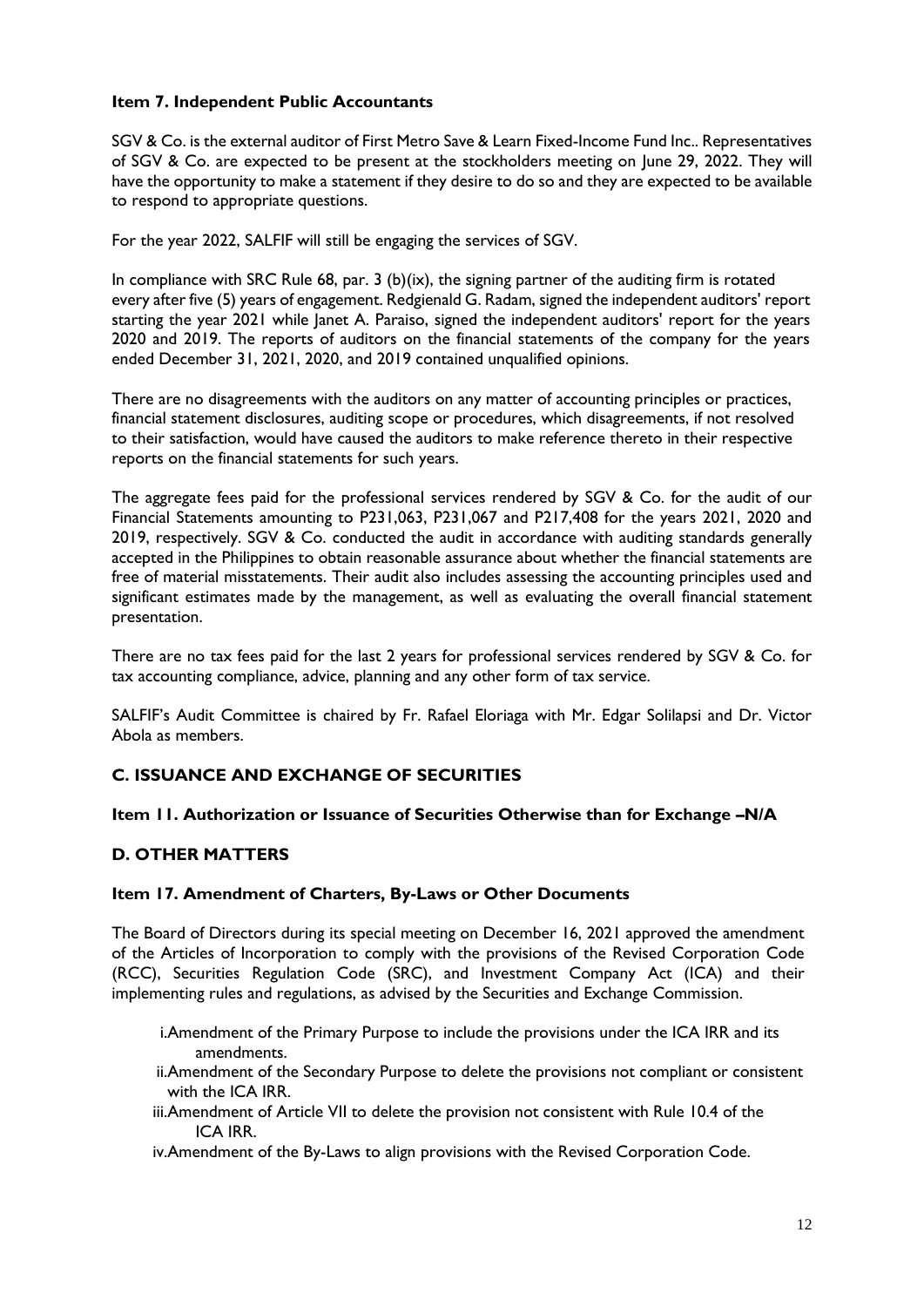The proposed amendment is pursuant to the provisions of the Investment Company Act (ICA) and their implementing Rules and Regulations.

This matter will be submitted to the stockholders for approval.

The Board of Directors in the same meeting, approved the amendment of SALFIF By-Laws to comply with the provisions of the Revised Corporation Code (RCC), Securities Regulation Code (SRC), and Investment Company Act (ICA) and their implementing rules and regulations, as advised by the Securities and Exchange Commission.

This matter will be submitted to the stockholders for information.

## **Item 18. Other Proposed Item**

- 1. Approval of the minutes of the meeting of the stockholders held on June 16, 2021, with the following points:
- a) Approval of the Minutes of the Annual Stockholders' Meeting held on September 16, 2020
- b) Annual Report to the Stockholders
- c) Ratification of all Acts and Resolutions of the Board of Directors, Management and All Committees for the fiscal year 2020, including the following:
	- i. Renewal of Management and Distribution Agreement
- d) Election of the Members of the Board of Directors for the year 2021-2022
- e) Appointment of External Auditor for the year 2021.
- 2. Ratification of Corporate Acts
	- a) Ratification of the minutes of the board meeting and all acts and resolutions of the Board, including among others the following:
		- i. Renewal to the Management Distribution Agreement with FAMI
- 3. Amendment to the Articles of Incorporation and By-Laws as follows:
	- i.Amendment of the Primary Purpose to include the provisions under the ICA IRR and its amendments.
	- ii.Amendment of the Secondary Purpose to delete the provisions not compliant or consistent with the ICA IRR.
	- iii.Amendment of Article VII to delete the provision not consistent with Rule 10.4 of the ICA IRR.
	- iv.Amendment of the By-Laws to align provisions with the Revised Corporation Code.
- 4. Election of the Members of the Board of Directors for the year 2022-2023 Please refer to the list of nominees under Item 5 – "Directors and Executive Officers – Nominee Directors" for the details.
- 5. Appointment of Sycip Gorres Velayo & Co. (SGV) as External Auditors for the year 2022 Please refer to the write-up under Item 7 "Independent Public Accountants" for the details.

## **Voting Procedure**

The matters included in the agenda require the approval of the stockholders, as follows:

1. For the approval of the minutes of the 2021 meetings and the ratification/approval of the acts and resolutions of the Board, and the appointment of the external auditor, a majority vote of the stockholders present in the meeting is sufficient.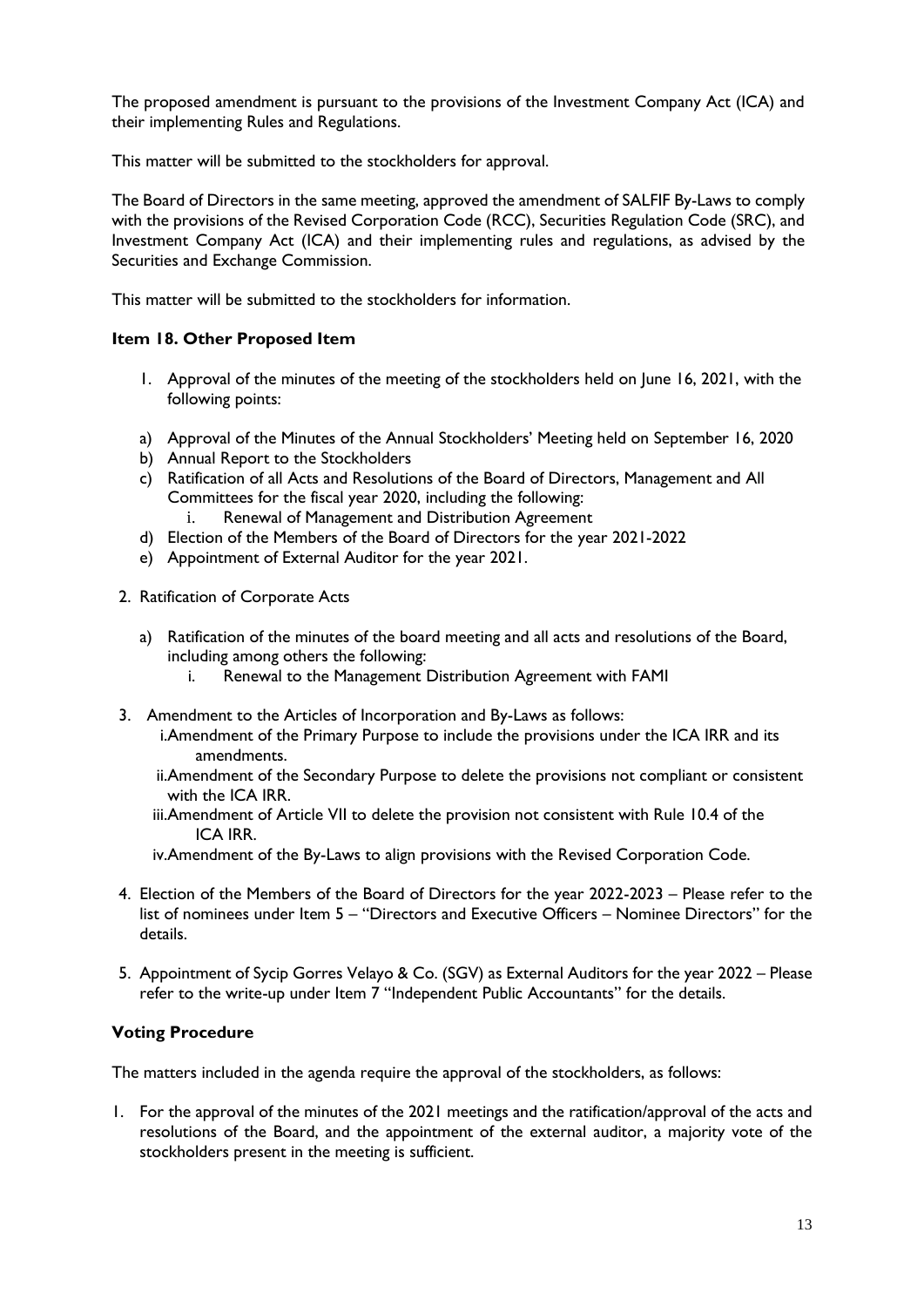- 2. For the Amendment in the Articles of Incorporation the vote of at least 2/3 of the outstanding capital stock is required for its approval. For the amendment of the By-laws, a majority vote of the stockholders present in the meeting is sufficient.
- 3. For the election of Directors The votes of all the shares present or represented by proxy at the meeting will be on a per share basis.

Article III of Section 7 of the By-Laws states that "unless otherwise provided by law, each stockholder shall at every meeting of the stockholders be entitled to one vote, in person or by proxy, for each share with voting right held by such stockholder. At all meetings of the stockholders, all elections and all questions, except in cases where other provision is made by statue or by these By-Laws, shall be decided by the plurality vote of stockholders present in person or by proxy and entitlement to vote thereat, a quorum being present. Unless required by law, or demanded by a stockholder present in person or by proxy at any meeting and entitlement to vote thereat, the vote on any question need not be by ballot. On a vote ballot, each ballot shall be signed by the stockholder voting, or in his name by his proxy if there be such proxy, and shall state the number of shares voted by him.

4. Methods by which votes will be counted

Voting shall be made *viva voce,* through the raising of the hands or electronically by poll during the meeting, and counted manually/electronically by the Corporate Secretary. The duly accomplished proxy forms indicating votes for the particular items, sent by the stockholder prior the meeting, shall be tallied in advance by the Corporate Secretary accordingly.

The Board of Directors in its special meeting held on May 22, 2020, approved the adoption of guidelines to allow participation through remote/electronic means of communication in board/shareholders' meeting. The guidelines detail mainly: a) the mechanism to verify the identity of the shareholders: (b) the measures to ensure that all shareholders have the opportunity to participate in the meeting; and (c) the mechanism to enable shareholders to vote during the meeting.

## **FIRST METRO SAVE & LEARN FIXED-INCOME FUND, INC. YEAR 2021 ANNUAL REPORT ON SEC FORM 17-A WILL BE PROVIDED WITHOUT CHARGE TO EACH STOCKHOLDER UPON WRITTEN REQUEST ADDRESSED TO:**

**Atty. Nimfa Balmes-Pastrana** Corporate Secretary First Metro Save & Learn Fixed-Income Fund, Inc. 18th Floor, PS Bank Center 777 Paseo de Roxas, corner Sedeño St., Makati City

After reasonable inquiry and to the best of my knowledge and belief, I certify that the information set forth in this report is true, complete and correct. This report is signed in Makati City on June 8, 2022.

> **FIRST METRO SAVE & LEARN FIXED INCOME FUND, INC.**  By:

**NIMFA BALMES- PASTRANA** 

Corporate Secretary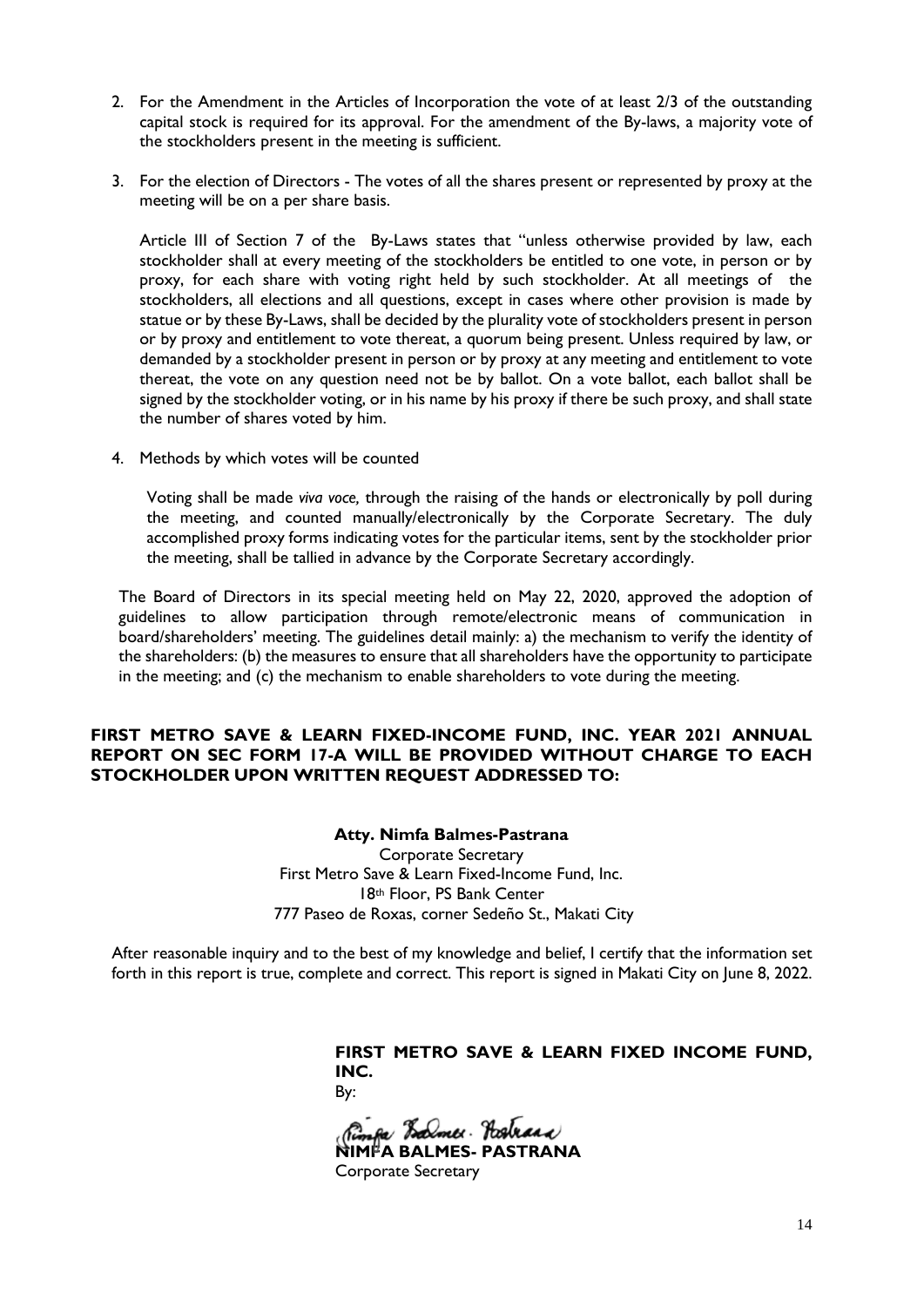## **PART II -COMPANY PROFILE**

## **Brief Description of the General Nature and Scope of Business of the Company**

First Metro Save & Learn Fixed-Income Fund, Inc. is an open-end investment company, which was incorporated on June 3, 2005 and subsequently registered under R.A. 2629 on September 6, 2005. It is principally engaged in the sale of its shares of stock and in the investment of the proceeds from these sales in a variety of fixed-income instruments and securities.

Initially, the Fund had paid-up capital of P50.00 million out of P300.00 million authorized capital stock composed of 300 million common shares with a par value of  $\mathbb{P}1.00$  per share. Due to the increase in subscriptions being received by the Fund, on December 31, 2014, the authorized capital of the Fund was increased to  $\overline{P}1.70$  billion composed of 1.70 billion common shares with a par value of  $\overline{P}1.00$  per share. The price at which the shares are being offered is based on the net asset value per share computed on a daily basis plus a front-end sales load fee.

The Fund earned some awards and recognitions based on its performance from Philippine Investment Fund Association (PIFA) since 2010 as shown below:

- In 2010, the Fund's performance ranked first for 1-year return, second place for 3-year return and third place in 5-year return categories.
- In 2011, the Fund obtained the first place in 1-year return, 3-year return and 5-year return categories.
- In 2012, the Fund ranked first place in the 1-year return, 3-year return and 5-year return categories.
- In 2013, First Metro Save & Learn Fixed-Income Fund, Inc. ranked first place in the 1-year return, 3-year return and 5-year return categories.
- In 2014, the Fund maintains its first place in the 3-year and 5-year return categories among other Peso Fixed Income Funds.
- In 2015, First Metro Save & Learn Fixed-Income Fund, Inc. was rated as first place in the 3-year return, 5-year return and 10-year return categories.
- In 2016, First Metro Save & Learn Fixed-Income Fund, Inc. was ranked as first place in the 5-year return and 10-year return categories.
- In 2017, First Metro Save & Learn Fixed-Income Fund, Inc. was second place in the 5-year return and first place in 10-year return categories.
- In 2018, the fund was ranked as first place in 10-year return categories.

The Fund is principally engaged in the sale of its shares of stock and in the investment of the proceeds from these sales into a portfolio of quality, high grade fixed income instruments. As an open-end Mutual Fund Company (MFC), it can redeem its outstanding redeemable shares at net asset value (NAV) per share at any time upon redemption of its investors.

The Fund's investment objective is classified as conservative or low-risk. The Fund's main objective is to provide investors with the opportunity to access the capital markets and enable them to reap modest but satisfactory returns on their investments through a selection of fixed income instruments and securities, and the professional management and supervision of the Fund.

The product being sold by the registrant, through First Metro Asset Management, Inc. (FAMI), is its shares of stock, being a mutual fund company. As of December 31, 2021, the registrant's total sales were **P431** million.

### **Competition**

The competitive environment for the Company's products includes not only the products and services offered by the other Mutual Fund players, but all other investment instruments that the Company's target market has access to.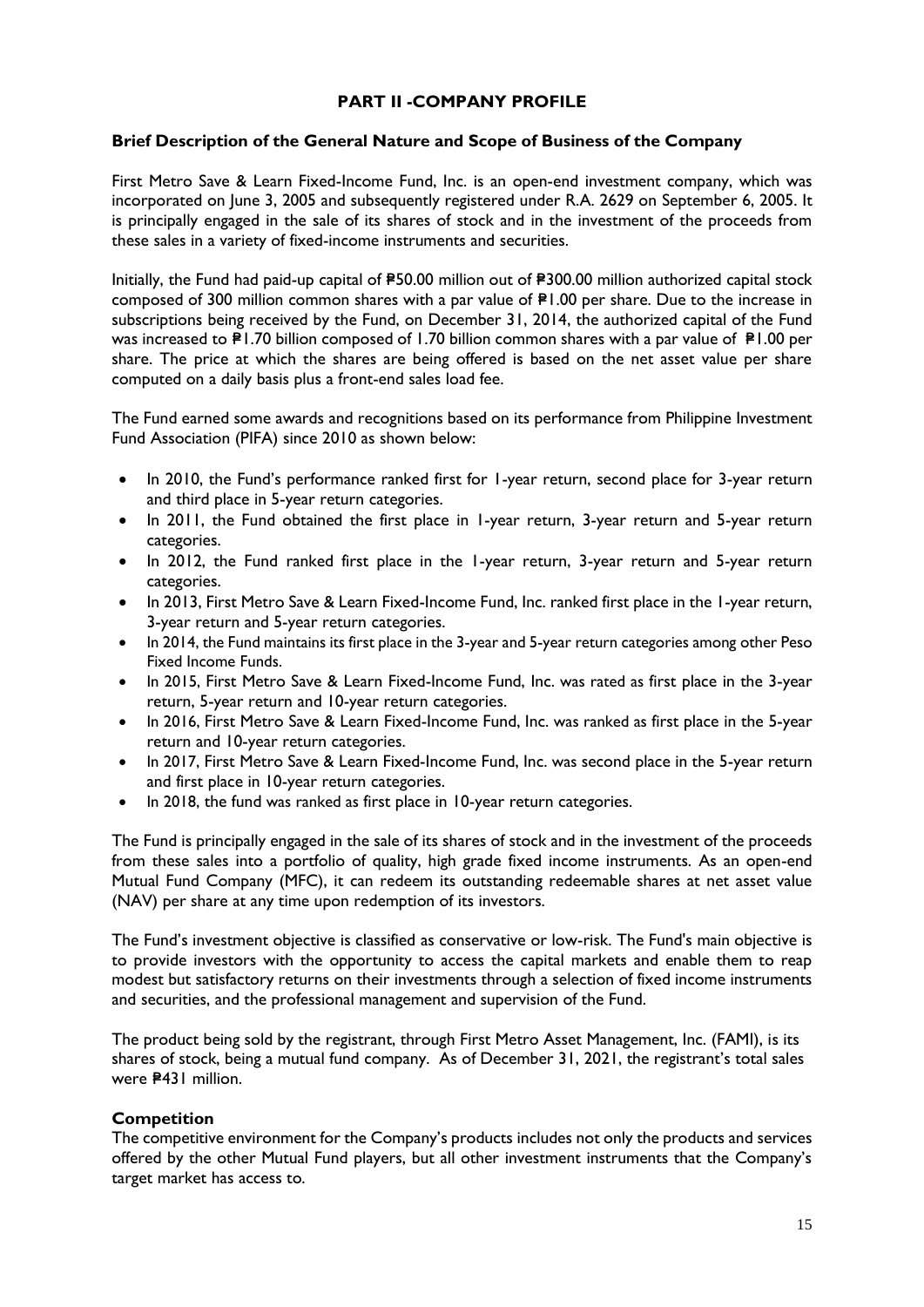The registrant's main competitors are the other mutual funds in the Fixed Income Fund category of Philippine mutual funds. It considers the funds of Sunlife, Philam and ALFM, as its main competitors. As of December 31, 2021, these three competitor Funds represent around 90.62% of the total funds in this category. The company will be competing initially in terms of return on investment (ROI) and later on in terms of Fund size**.** 

The institutional funds of this market (especially the bigger ones) evidently have access to almost all types of instruments locally available such as unit investment trust funds, pre-need plans, universal life products, and other bank products. The retail funds and smaller institutional funds, however, are more likely limited to simple bank products. There is a big opportunity to tap into both the institutional and retail investors.

## **Effect of existing governmental regulation**

The Fund is governed by the provisions in its prospectus that incorporated relevant investment rules and regulations by regulators such as the Investment Company Act and the SEC, among others.

The Fund primarily invests in government securities, SEC-registered commercial papers and other qualified debt instruments taking precautions of the market conditions, the level of interest rates, and of liquidity needs.

The Fund's investment activities are also by the following limits/conditions as set out in the revised Implementing Rules and Regulations (IRR) of ICA:

- a. The maximum investment of an Investment Company in any single enterprise or issuer shall not exceed an amount equivalent to fifteen percent (15%) of its net assets, nor shall the total investment of the fund exceed ten percent (10%) of the outstanding securities of the investee company.
- b. The Investment Company must not invest, in aggregate, more than twenty percent (20%) of its net assets in transferrable securities, money market securities, deposits and financial derivatives issued by a single entity or issuer.
- c. Deposits shall not exceed twenty percent (20%) of its net assets in a single bank/non-bank with quasi bank license excluding monies for liquidation of a revoked Investment Company.
- d. The investments in the following shall not exceed five percent (5%) of the net assets of the Investment Company:
	- i. Deposits placed with a non-investment grade or unrated deposit taking institution;
	- ii. Debt securities or money market instruments not dealt in an organized market or issued by an unrated or non-investment grade issuing body; and
	- iii. Over-the-counter financial derivatives with non-investment grade or unrated counterparty, unless the derivatives are used for efficient portfolio management which the investment aggregate shall not exceed more than twenty percent (20%) of the assets of the Investment Company;
	- iv. Unlisted shares issued by a related party.

The aggregate investments shall not exceed ten percent (10%).

- e. Investment in foreign government debt securities or money markets where the issuer or the guarantor is a government, sovereign or central bank with an international long-term issuer rating of investment grade may be increased to a maximum of thirty five percent (35%) of the net assets of the Investment Company;
- f. A maximum of five percent (5%) of the net assets of the Investment Company may be invested in government debt securities issued or guaranteed by a government, sovereign or central bank with an international long-term issuer rating that is non-investment grade;
- g. In investing in financial derivative instruments for the Investment Company, the Fund Manager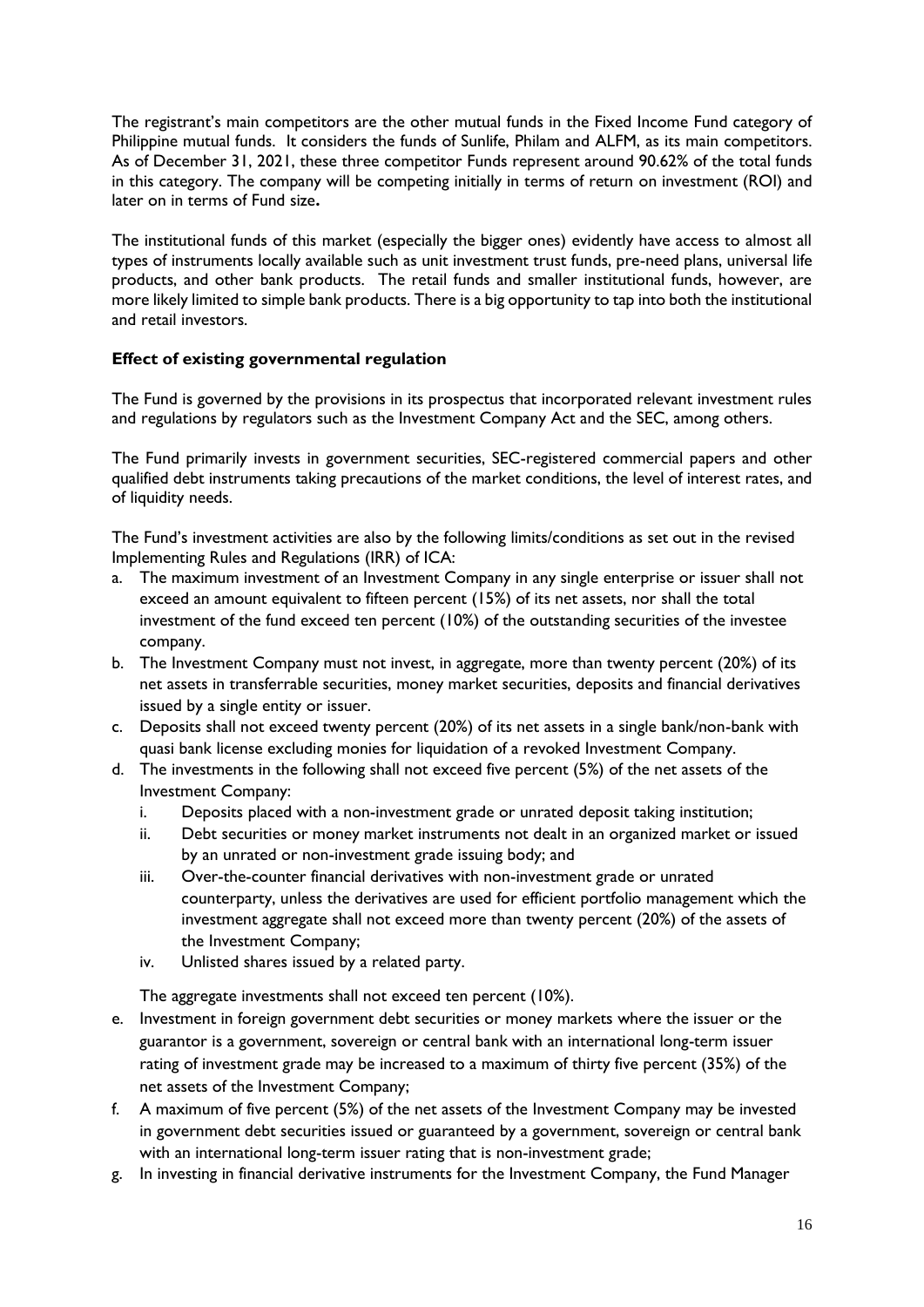shall see to it that it employs a risk-management process which captures the risks associated with the use of financial derivatives and satisfies all the following requirements:

- i. The total exposure to financial derivatives or embedded financial derivatives, including counterparty transactions, shall not exceed ten percent (10%) of the net assets of the Investment Company, or five percent (5%) of the net assets if the derivatives are not investment grade, unless the derivatives counterparty is used for efficient portfolio management which the investment aggregate shall not exceed more than twenty percent (20%);
- ii. The Investment Company shall invest five percent (5%) of its net assets to liquid assets to meet all its payment and delivery obligations;
- iii. The Fund Manager shall not act as a counterparty to an OTC derivative invested into by the Investment Company.
- h. The MFC shall be prohibited from investing in the securities it is issuing.
- i. No Investment Company shall purchase from or sell to any of its officers or directors or the officers or directors of its investment advisor/s, manager or distributor/s or firm/s of which any of them are members, any securities other than the capital stock of the Investment Company.
- j. The Investment Company shall not engage in short selling;
- k. Unless the Commission shall provide otherwise, the Investment Company shall not invest in any of the following:
	- i. margin purchase of securities (investment in partly paid shares are excluded);
	- ii. commodity futures contracts;
	- iii. precious metals; and
	- iv. unlimited liability investments.

The Fund's policy prescribes that at least 10.00% of its total assets is invested in any of the following:

- Treasury notes or bills, Certificates of Indebtedness issued by the Bangko Sentral ng Pilipinas which are short term, and other government securities or bonds and such other evidence of indebtedness or obligations, the servicing and repayment of which are fully guaranteed by the Republic of the Philippines;
- Tradable Long-Term Negotiable Certificate of Time Deposits (LTNCTD)
- Government debt securities where the issuer or the guarantor is a foreign government, sovereign or central bank with an international long-term issuer rating of investment grade;
- Savings or time deposits with government-owned banks or commercial banks, provided that in no case shall any such savings or time deposit accounts be accepted or allowed under a "bearer", "numbered" account or other similar arrangement.
- Money market instruments issued by Philippine regulated qualified buyers or those issued by an investment grade issuing body;
- Other collective schemes wholly invested in liquid/semi-liquid assets.

The Fund may borrow, on a temporary basis, for the purpose of meeting redemptions and bridging requirements provided that:

- the borrowing period should not exceed one month; and
- the aggregate borrowings shall not exceed ten percent (10%) of the net assets of the Investment Company

The Fund shall not incur any further debt or borrowing, unless at the time it is incurred or immediately thereafter, there is asset coverage of at least 300.00% for all its borrowings. In the event that such asset coverage shall at any time fall below 300.00%, the Fund shall, within three days thereafter, reduce the amount of borrowings to an extent that the asset coverage of such borrowings shall be at least 300.00%.

The Fund believes that government regulations are intended to grow the mutual fund industry while protecting the interests of the investing public, thus, it will comply with the regulations imposed or to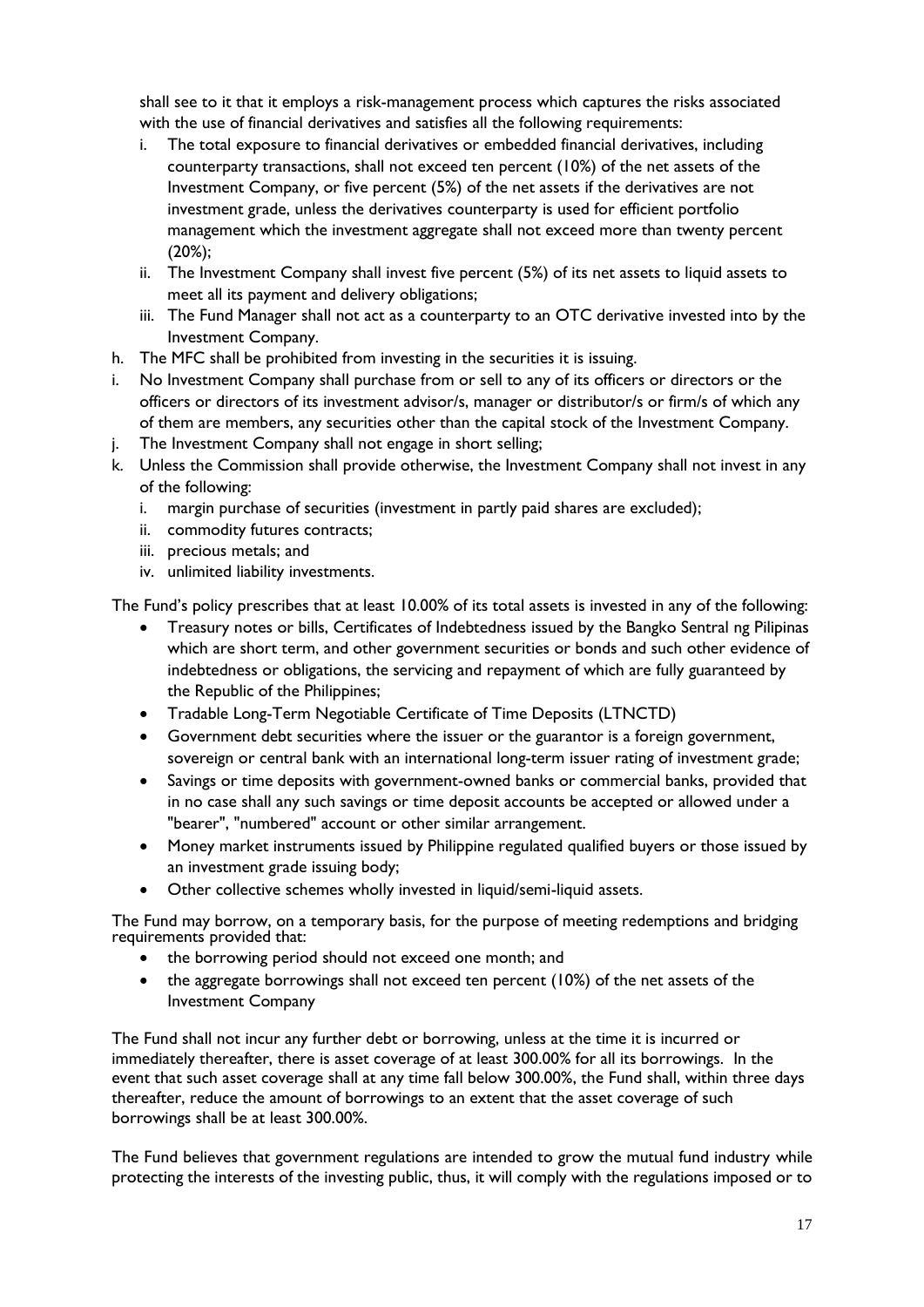be imposed by government regulators. Also, the passage of the Personal Equity Retirement Account (PERA) and Collective Investment Scheme bills into law will benefit the mutual fund industry.

## **EXECUTIVE OFFICERS**

The list of officers is found in Item 5 of Part I above.

Principal Officers are appointed annually by the Board of Directors at its organizational meeting following the Annual Meeting of Stockholders.

### **Number of Employees**

The Fund has no employees because all aspects of its operations and administration are subcontracted with third parties; hence it has no risks as far as labor problems are concerned.

### **Compliance with the Manual on Corporate Governance**

First Metro Save and Learn Fixed Income Fund, Inc. has adopted a good governance scorecard to measure and determine the level of compliance by the Board of Directors and top-level management with its Manual of Corporate Governance. Every end of the current year, the scorecard patterned after the SEC-prescribed Corporate Governance Self-Rating Form (CG-SRF) shall be accomplished by the Compliance Officer. The result of this evaluation is submitted to the Board together with the CO's recommendation for any sanctions of non-compliance. On the basis of this scorecard, the Compliance Officer has issued to SEC a certification on the Company's compliance with its Manual of Corporate Governance.

A Compliance Officer has been appointed to manage the Compliance System of the Company and to monitor and evaluate compliance with the Manual of Corporate Governance. In general, the Company is in compliance with the leading practices in good corporate governance. The Compliance Officer has submitted to SEC a Certification of Compliance covering the year 2021. No director or officer of the Company was found in violation of the Manual.

As there shall be new SEC issuances, the Company is committed to comply with new requirements to enhance its corporate governance.

### **SALFIF has identified the following major risks involved in its businesses and other operations:**

Potential investors should read thoroughly all information contained in this Prospectus and/or other Fund related documents available before making any investment decisions. He or she should carefully consider all investment risks, fees, and/or other factors detailed in these documents to make certain whether the Fund's nature is appropriate for his or her investment profile and objective.

Various risk factors can affect the market value of the assets of the Fund and cause the Fund's net asset value to vary. Consequently, the returns of the Fund are not guaranteed and there is a risk that a Fund might not achieve its investment objectives.

The major risk factors facing the Fund are listed by order of importance below:

**MARKET RISK** is the risk of change in the value/price of financial instruments from fluctuation in foreign exchange rates (currency risk), market interest rates (interest rate risk) and market prices (price risk). The Fund's investments in fixed securities may decline in value due to factors affecting securities markets generally, or particular countries, segments, economic sectors, industries, or companies within those markets. Historically, the markets have moved in cycles and the value of the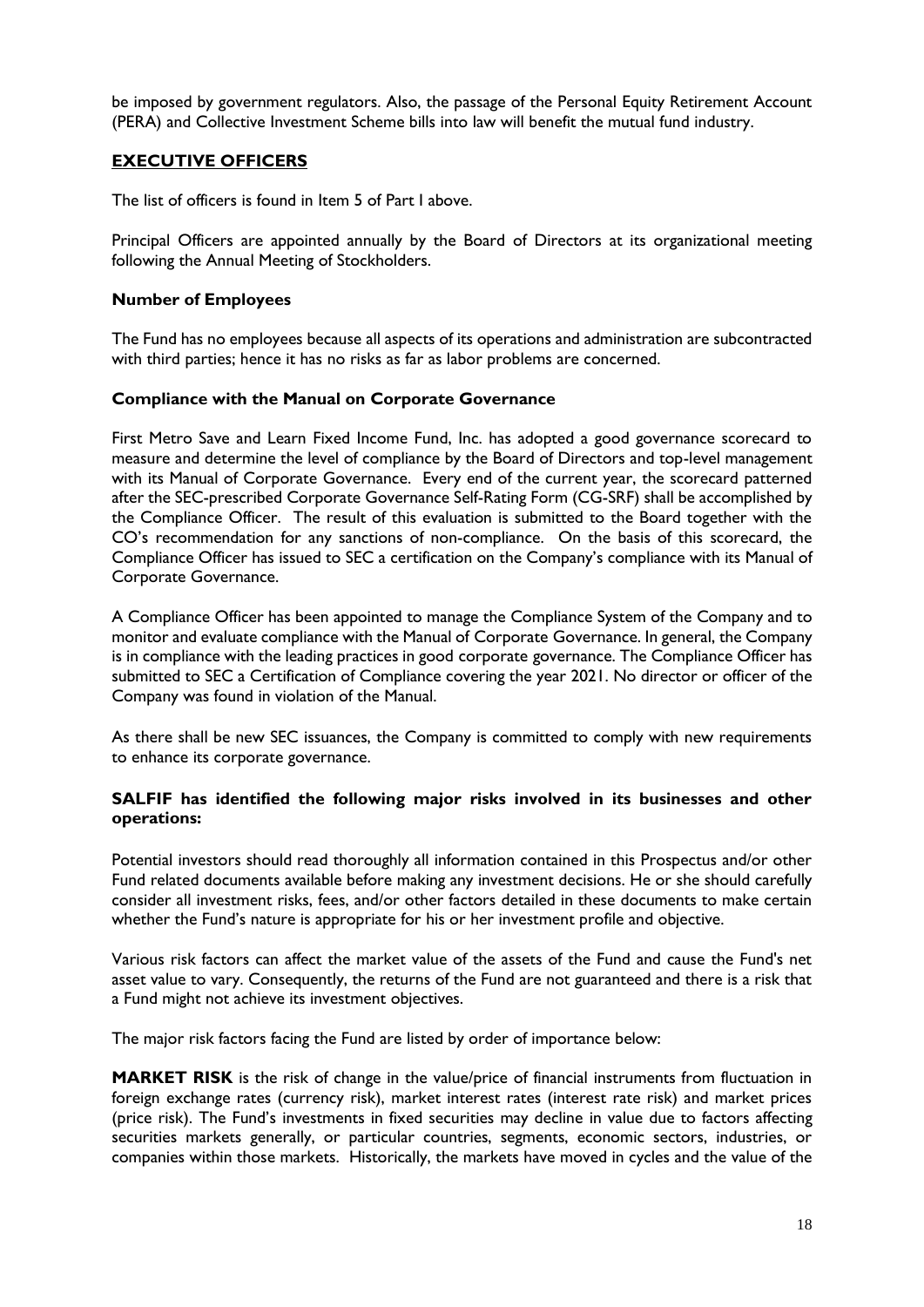Fund's securities and other financial instruments may move up or down from day to day. The risk can be minimized by following the exposure limits set in this prospectus or by the Commission.

**LIQUIDITY RISK** (also called funding risk) is the risk that the Fund will encounter difficulty in raising funds within a reasonable time to meet short term financial demands. The Fund may not be able to generate enough cash to pay for the redemptions within the normal 7-day period. The risk can be minimized by placing a liquidity contingency plan that will provide a framework for addressing liquidity crisis situations.

**CREDIT RISK** (also called default risk) is the risk that the issuer of the security will be unable to make the required payments on their debt obligations. The Fund invests in government securities, the risk of default of which is considered minimal. The Fund manages credit risks by transacting with accredited counterparties only. Credit exposures are closely monitored to ensure that payments are made on time.

The following are additional risks present in managing the Fund:

- Investment companies/mutual funds are neither insured with the Philippine Deposit Insurance Corporation (PDIC) nor any other agency of the government, nor guaranteed by the Fund Manager. Investors are advised to read the prospectus of the Fund before deciding to invest.
- Investors are exposed to the risk of dilution since other investors may subscribe to any amount of shares of the Fund. The influence that the investors can exert over the control and management of the Fund decreases proportionately.

The above risk factors are by no means all-inclusive. New and/or unidentified risks may arise any time given the dynamic financial markets and economic environment.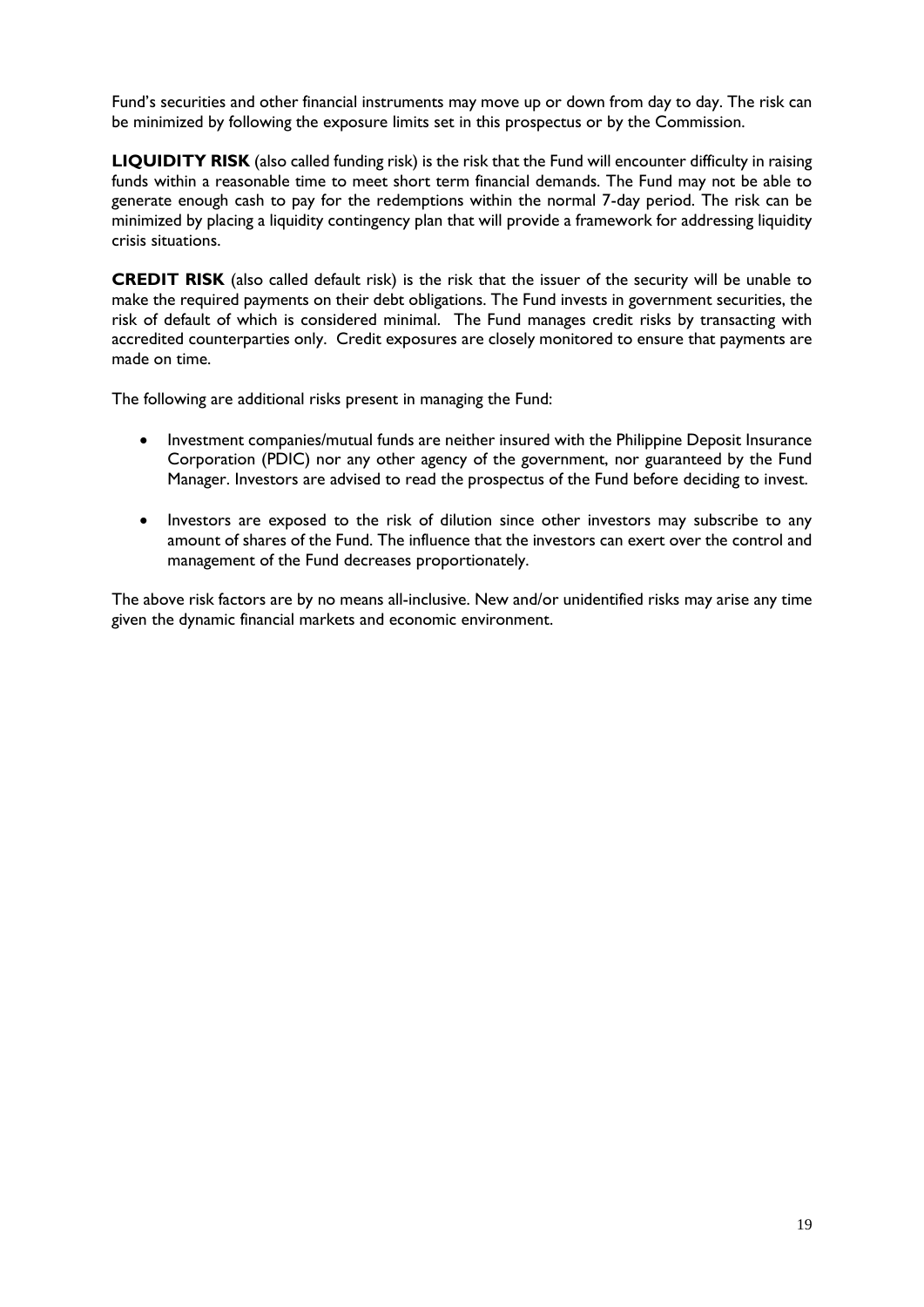## **PART III - SECURITIES OF THE REGISTRANT**

## **Market Price of and Dividends on the Registrant's Common Equity and Related Stockholder Matters**

## **A. Market Price**

Below is the history of Net Asset Value per Share (NAVPS) of the Fund for the first quarter of 2022, and the years 2021, 2020 and 2019:

|             |             | l st    | 2 <sub>nd</sub> | 3rd                      | 4th     |
|-------------|-------------|---------|-----------------|--------------------------|---------|
| Year        |             | Quarter | Quarter         | Quarter                  | Quarter |
| 2022        | High        | 2.4295  |                 | $\overline{\phantom{a}}$ |         |
|             | Low         | 2.4174  |                 | -                        |         |
| <b>2021</b> | High        | 2.4540  | 2.4434          | 2.4479                   | 2.4308  |
|             | Low         | 2.4188  | 2.4259          | 2.4309                   | 2.4147  |
| 2020        | High        | 2.3845  | 2.4517          | 2.4633                   | 2.4540  |
|             | Low         | 2.3404  | 2.3556          | 2.4350                   | 2.4421  |
| 2019        | <b>High</b> | 2.2753  | 2.3154          | 2.3596                   | 2.3591  |
|             | Low         | 2.2096  | 2.2526          | 2.3113                   | 2.3349  |

There is no principal market where the Fund's shares are traded, not even in the Philippine Stock Exchange due to its nature as an open-end investment company. The Fund's shares are sold through its appointed Principal Distributor and sub-distributors.

## **B. Shareholders**

As of March 31, 2022, there are 1,904 shareholders of the Fund's common stock. \*On December 17, 2019, SEC approved the confidential treatment of the Top 20 shareholders of the Fund.

## **C. Dividends**

The Fund has not issued any cash dividend since its inception. The Board of Directors of the Fund may decide to declare dividends from the unrestricted retained earnings of the Fund at a time and percentage as the Board may deem proper and in accordance with law. The Fund may declare or pay dividends but limits those dividends to come from the Fund's accumulated undistributed net income. The ability of the Fund to declare dividends therefore will be restricted by the amount of yearly net income generated. This would be dependent on the performance of the market and on the performance of the investment manager.

## **Recent Sale of Unregistered Securities**

There are no securities of the registrant sold by it during the year which were not registered under the Code.

## **Legal Proceedings**

The Registrant has no material pending legal proceedings to which it is a party. None of the Board of Directors is:

• involved in any legal proceeding the past five (5) years that are material to an evaluation of the ability or integrity of any director, any nominee for election as director, executive officer, underwriter, or control person of the Registrant;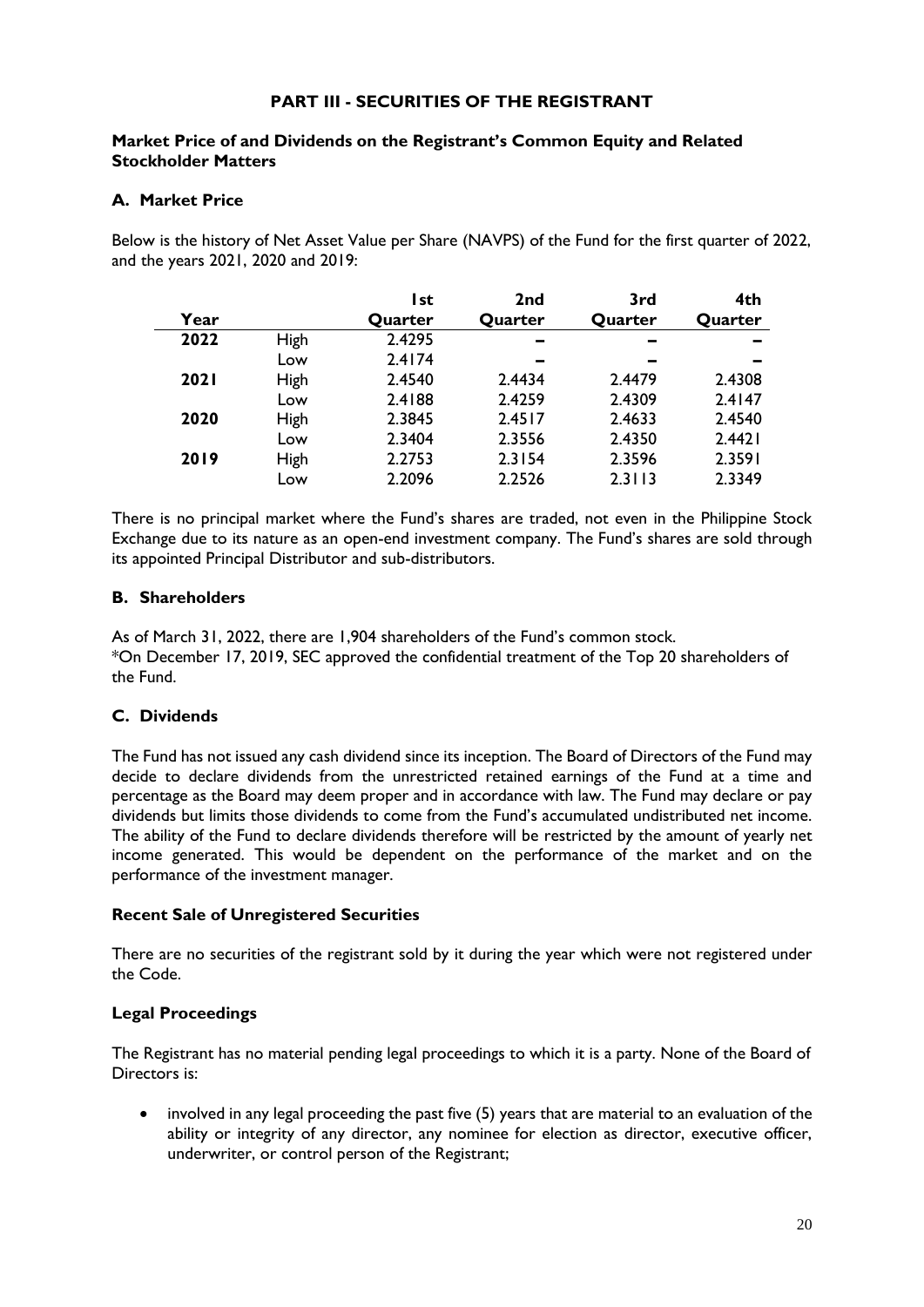- involved in any bankruptcy petition filed by or against any business of which such person was a general partner or executive officer either at the time of the bankruptcy or within two (2) years prior to that time;
- involved in or convicted by final judgment in any criminal proceeding, domestic or foreign, or subject to a pending criminal proceeding, foreign or domestic, excluding traffic violations and other minor offenses;
- subject to any order, judgment, or decree not subsequently reversed, suspended or vacated, of any court of competent jurisdiction, domestic or foreign, permanently or temporarily enjoining, barring, suspending, or otherwise limiting his involvement in any type of business, securities, commodities or banking activities; and
- found by a domestic or foreign court of competent jurisdiction (in a civil action), the SEC or comparable foreign body, or a domestic or foreign exchange or organized trading market or self-regulatory organization, to have violated a securities or commodities law or regulation and the said judgment has not been reversed, suspended or vacated.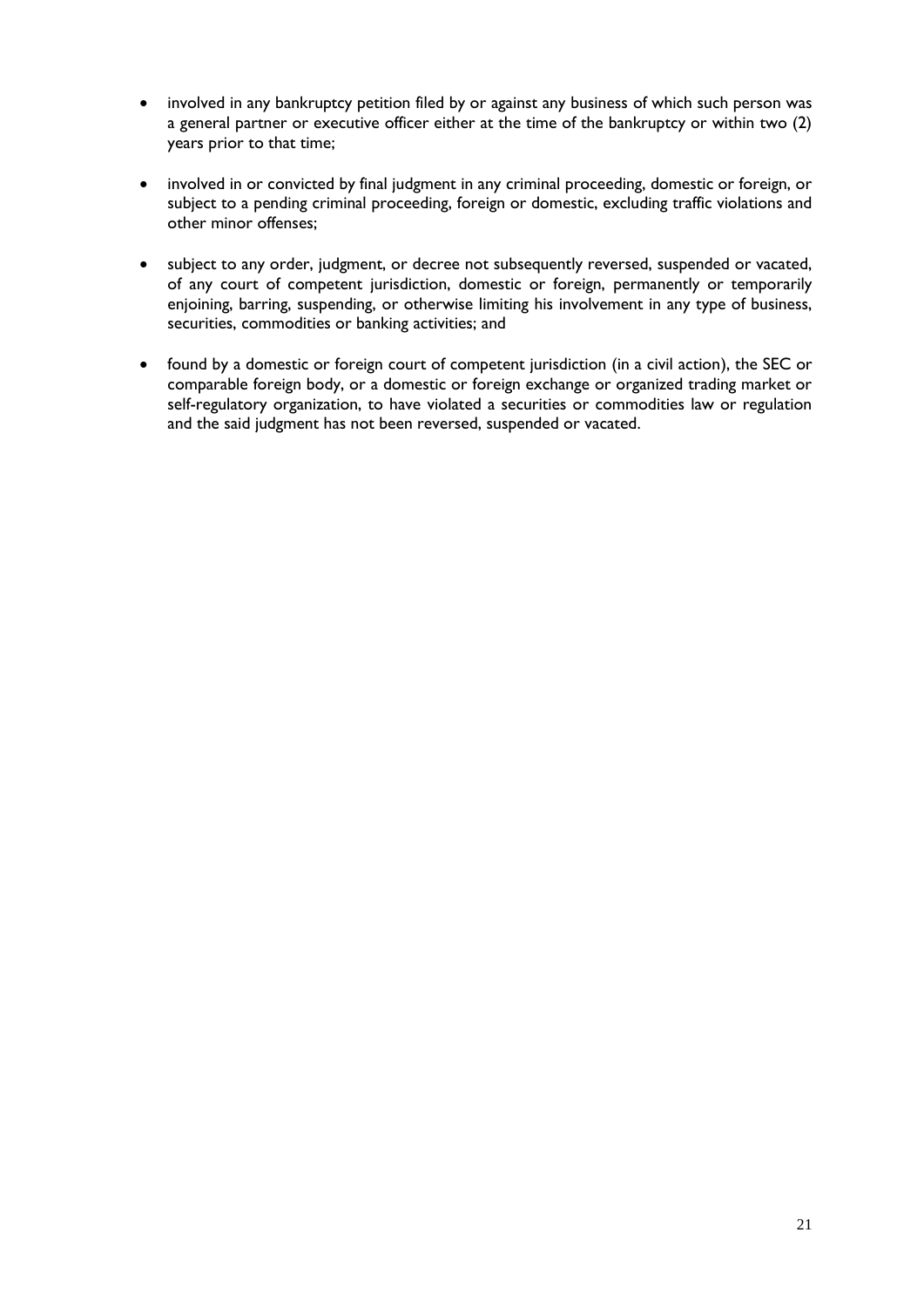### **PART IV - MANAGEMENT DISCUSSION AND ANALYSIS**

## **MANAGEMENT'S DISCUSSION AND ANALYSIS OF FINANCIAL CONDITION AND RESULTS OF OPERATIONS**

The Fund's Statements of Financial Position and Statements of Comprehensive Income as of the period ended March 31, 2022 and years ended December 31, 2021, 2020 and 2019 are presented below:

#### **Statements of Financial Position**

FIRST METRO SAVE & LEARN FIXED-INCOME FUND, INC. (An Open-End Mutual Fund Company) INTERIM STATEMENTS OF FINANCIAL POSITION

|                                                       | As of          |                   |
|-------------------------------------------------------|----------------|-------------------|
|                                                       | March 31, 2022 | December 31, 2021 |
|                                                       | (Unaudited)    | (Audited)         |
| <b>ASSETS</b>                                         |                |                   |
| Cash and cash equivalents                             | P307,198,524   | P139,429,553      |
| Financial assets at fair value through profit or loss | 290,403,431    | 433,412,820       |
| Financial assets at amortized cost                    | 870,576,384    | 950,895,609       |
| Receivables                                           | 9,555,449      | 13,141,945        |
| Other assets                                          | 16,025,250     | 16,156,773        |
| <b>TOTAL ASSETS</b>                                   | P1.493.759.037 | P1.553.036.700    |
| <b>LIABILITIES</b>                                    |                |                   |
| Accounts payable and accrued expenses                 | P9,831,052     | P24,487,705       |
| <b>EQUITY</b>                                         |                |                   |
| Capital stock                                         | 613,746,781    | 630,201,362       |
| Additional paid-in capital                            | 963,799,109    | 987,274,237       |
| Retained earnings                                     | (93,617,905)   | (88,926,604)      |
|                                                       | P1.483,927,985 | 1,528,548,995     |
| <b>TOTAL LIABILITIES AND EOUITY</b>                   | P1.493.759.037 | P1.553.036.700    |

#### **Statements of Comprehensive Income**

#### FIRST METRO SAVE & LEARN FIXED-INCOME FUND, INC. (An Open-End Mutual Fund Company) INTERIM STATEMENTS OF COMPREHENSIVE INCOME

|                                            |                           | For the Period Ended March 31<br>(Unaudited) |  |
|--------------------------------------------|---------------------------|----------------------------------------------|--|
|                                            | 2022                      | 2021                                         |  |
| <b>INCOME</b>                              |                           |                                              |  |
| Interest income                            | P11,498,670               | P15,293,497                                  |  |
| Trading and securities gain (loss)         | (6, 731, 403)             | (25, 723, 418)                               |  |
|                                            | 4,767,266                 | (10, 429, 921)                               |  |
| <b>EXPENSES</b>                            |                           |                                              |  |
| Management and retainer's fees             | 7,211,854                 | 9,478,138                                    |  |
| Taxes and licenses                         | 1,899,782                 | 3,093,118                                    |  |
| Directors' and officers' fees              | 87,315                    | 98,315                                       |  |
| Professional fees                          | 56,975                    | 80,646                                       |  |
| Custodian and clearing fees                | 65,123                    | 65,123                                       |  |
| Fund admin fees                            | 64,180                    |                                              |  |
| Miscellaneous                              | 15,080                    | 27,725                                       |  |
|                                            | 9,400,310                 | 12,843,066                                   |  |
| <b>INVESTMENT INCOME (LOSS) BEFORE TAX</b> | (4,633,043)               | (23, 272, 987)                               |  |
| PROVISION FOR FINAL TAX                    | 58,258                    | 23,606                                       |  |
| NET INVESTMENT INCOME (LOSS) / TOTAL       |                           |                                              |  |
| <b>COMPREHENSIVE INCOME (LOSS)*</b>        | (P4,691,301)              | (P23,296,593)                                |  |
| Earnings (Loss) Per Share                  | $($ P <sub>0</sub> .0076) | (120.0287)                                   |  |

Earnings (Loss) Per Share<br>
\*There are no other comprehensive income items for the period ended March 31, 2022 and 2021,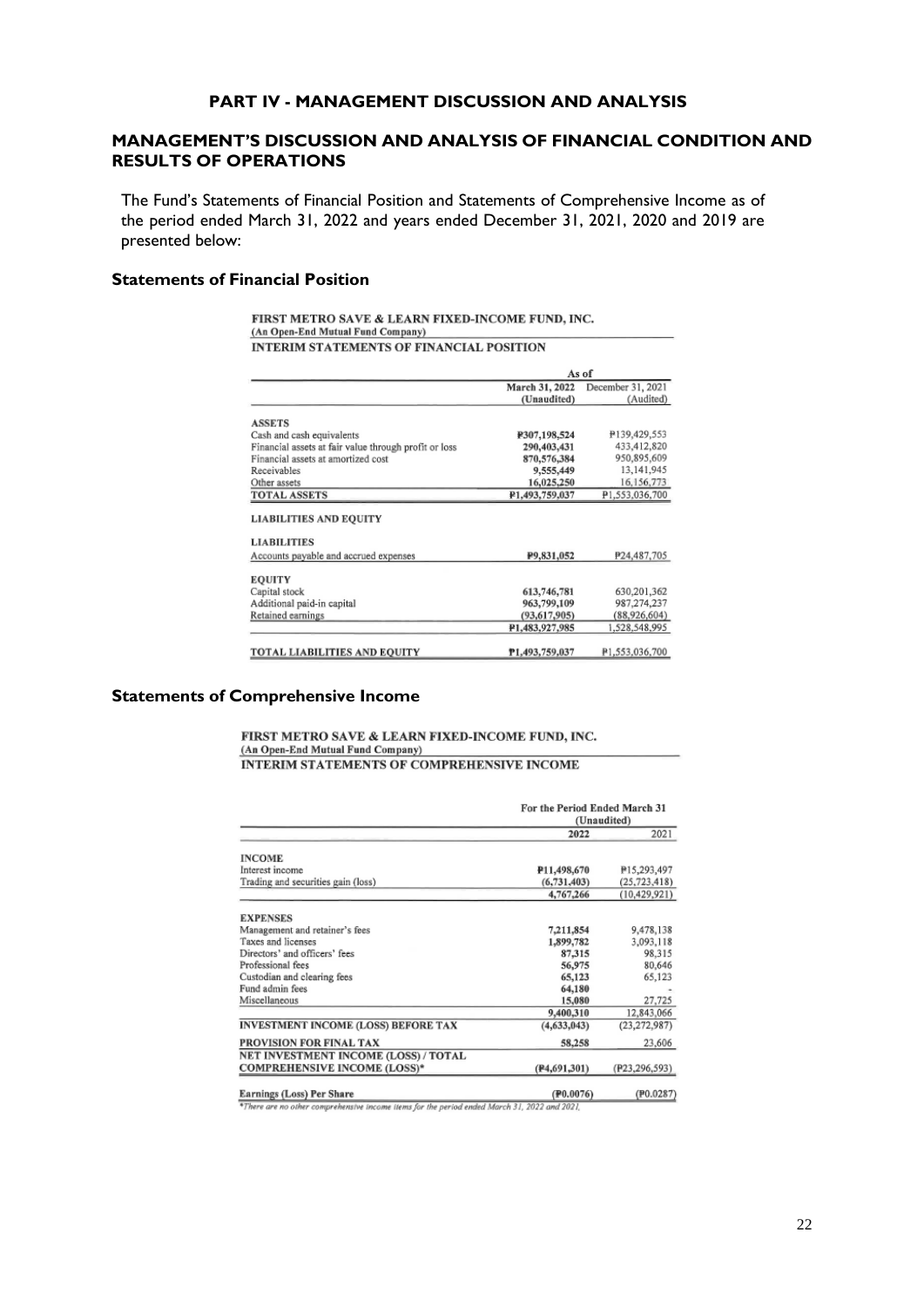## **Financial Position** *(March 31, 2022 vs. December 31, 2021)*

As of March 31, 2022, the Fund's total assets stood at Pl.49 billion, lower by P59.28 billion from Pl.55 billion as of December 31, 2021. Total liabilities decreased by 59.85% or Pl4.66 million from P24.49 million to P9.83 million as of reporting date. The changes in total assets and liabilities are primarily due to the movements in the following accounts:

## *a) Cash and cash equivalents*

This account consists of the Fund's savings and checking accounts and time deposits in local banks. Cash in banks earn interest at the respective bank deposit rates. Time deposits have maturities of up to one (1) month and bear annual interest rate ranging from 0.10% to 1.00% and 0.13% to 0.88% in 2022 and 2021, respectively. The increase of 120.33% or Pl67.77 million from Pl39.43 million to P307.20 million was mainly due to higher time deposits during the period.

## *b) Financial assets at FVTPL*

Financial assets at FVTPL consists of investments in government and private debt securities. The decrease of 33.00% or Pl43.0l million from P433.41 million to P290.40 million was mainly due to sale of investments during the period. As of March 31, 2022 and December 31, 2021, this account include fair value loss of P2.0l million and P6.2 million, respectively.

Financial assets at Amortized Cost consists of investments in government and private bonds. The decrease of 8.45% or P80.32 million from P950.90 million to P870.58 million was mainly due to sale of investment during the period.

## *c) Receivables*

This account consists of accrued interest receivable and other receivables of the Fund. The decrease of 27.29% or P3.59 million from Pl3.14 million to P9.56 million was mainly due to lower accrued interest receivable from investments as of reporting date.

### *d) Others asset*

This account pertains to creditable withholding taxes of the Fund. This account ended at Pl6.03 million, with a minimal decrease of P0.13 million compared with last year's Pl16.16 million.

### *e) Accounts payable and accrued expenses*

This account consists of accounts payable, payable to FAMI, accrued expenses, withholding tax and documentary stamp tax (DST) payable. The decrease of 59.85% or Pl4.66 million from P24.49 million to P9.83 million was mainly due to settlement of accounts payable during the period.

## *f) Equity*

The Fund's equity is comprised of its capital stock, additional paid-in capital and retained earnings. The decrease of P0.04 billion from Pl.53 billion to Pl.48 billion was mainly due to the effect of redemptions and net loss recognized during the period.

Capital Stock ended at P613.75 million, a decrease of P16.45 million from P630.20 million, mainly due to redemptions during the period. The Fund's authorized capital stock remained at Pl.70 billion with par value of P1.00 per share. As of March 31, 2022 and December 31, 2021, the total issued and outstanding shares were 613,746,781 and 630,201,362, respectively, while the total number of holders of redeemable common shares is 1,902 and 1,928, respectively.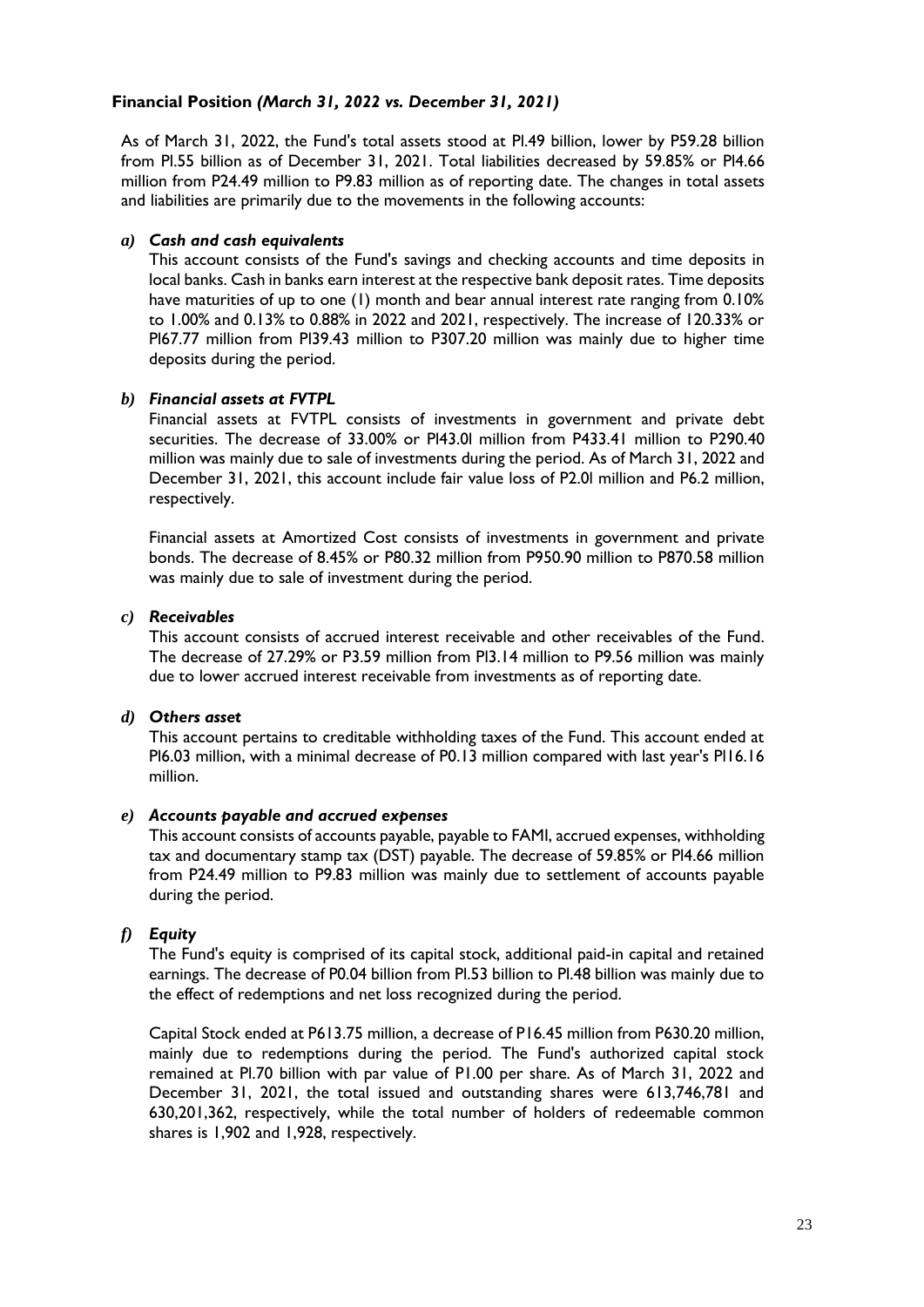Additional paid in capital went down by P23.48 million from P0.99 billion to P0.96 billion due to redemptions made during the period.

Retained earnings (deficit) decreased by 5.28% or P4.69 million from P88.93 million deficit to P93.62 million deficit mainly due to results of operations recognized during the period.

#### **Results of Operations**

For the quarter ended March 31, 2022, the Fund realized a net loss of P4.69 million, lower by 79.86% or Pl8.61 million from last year's net loss of P23.30 million. Detailed discussions on the changes in the statement of income accounts are as follows:

#### *a) Interest income*

This account includes interest income earned from cash and cash equivalents, investments in government and private debt securities. Interest income dropped by 24.81% or P3.79 million from P15.29 million to P11.50 million mainly due to lower volume of investments in debt securities during the period.

#### *b) Trading and securities gains (losses)*

This account includes realized and unrealized gains earned from trading investments in debt securities. The decrease P73.83% or P18.99 million from P25.72 million loss to P6.73 million loss was mainly due to lower realized gain from the sale and result of changes in fair value of debt securities held for trading during the period.

#### *c) Management and retainer's fees*

This account decreased by23.91% or P2.27 million from P9.48 million to P7.2 l million mainly due to lower management fees relative to the decrease in the Fund's net assets.

#### *d) Taxes and licenses*

This account pertains to taxes other than income tax, such as DST and local taxes. The decrease of 38.58% or Pl.19 million from P3.09 million to Pl.90 million was due to lower DST incurred for the period.

### *e) Directors' and officers' fees*

This account pertains to per diem of the Fund's officers and directors during board meetings and annual stockholders' meeting. The decrease of 11.19% or P0.01 million from P0.10 million to P0.09 million was due to lower attendees during the period.

## *f) Custodian and clearing fees*

This account totaled P0.07 million which pertains to fees paid to the custodian of the Fund during the period.

### *g) Professional fees*

This account represents audit fees and other professional fees incurred by the Fund. The account decreased by 29.35% or P0.02 million from last year's P0.08 million to P0.06 million due to lower fees paid during the period.

### *h) Transaction charges*

Transaction charges includes transaction and mapping fees paid equivalent to 0.0025% of the face amount of fixed income securities traded during the year. This account resulted to nil balance during the year.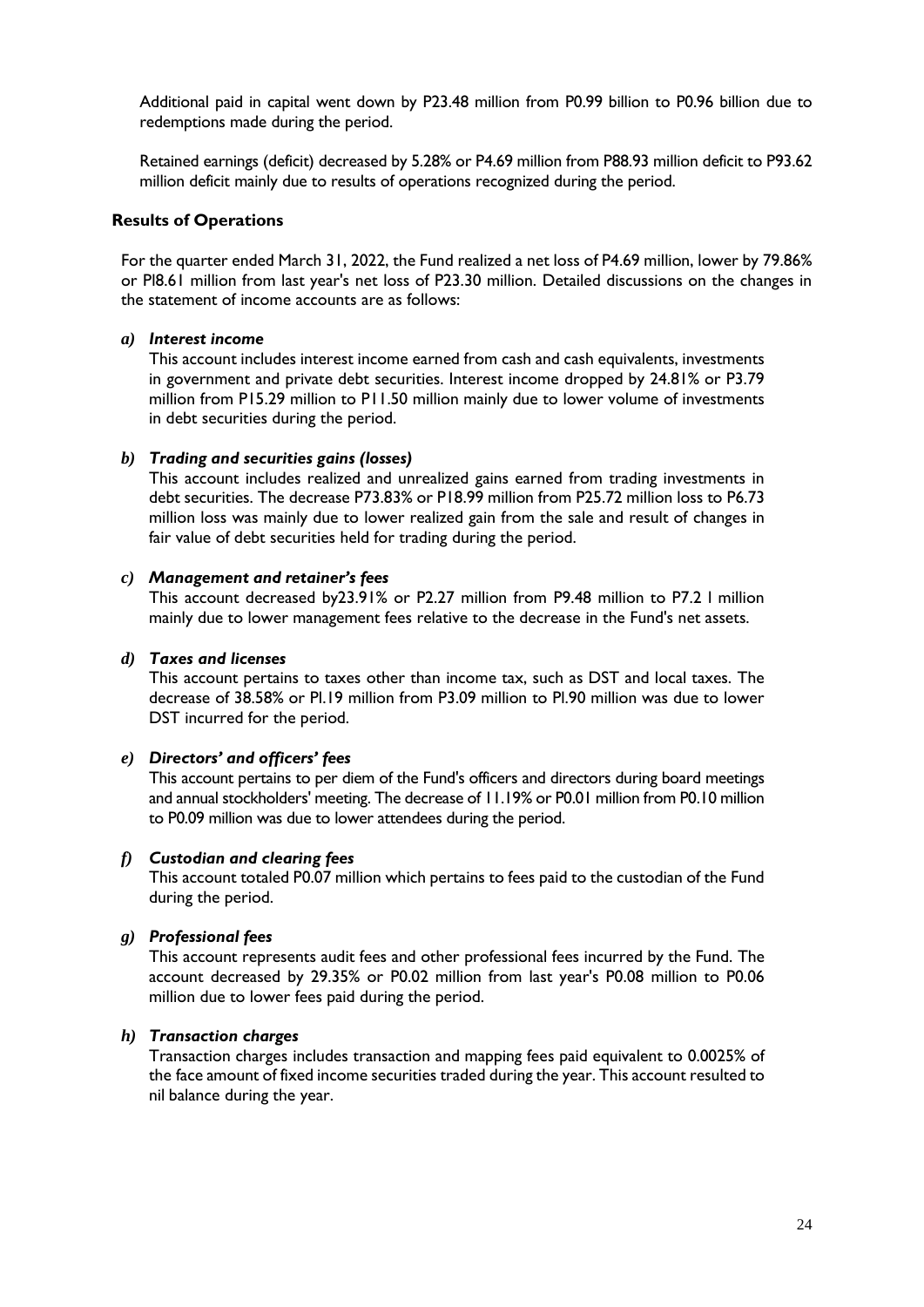### *i) Fund admin fees*

This account totaled P0.06 million which pertains to payment of the fund admin fee during the period.

### *j) Miscellaneous fees*

This account decreased by 45.61% from last year's P0.03 million to P0.02 million mainly due to lower membership fee and dues and bank charges paid by the Fund during the period.

### **2021 Financial Position** *(December 31, 2021 vs. December 31, 2020)*

As of December 31, 2021, the total resources of the Fund ended at P1.55 billion, decreased by 25.57% or P533.44 million from P2.09 billion as of beginning of the year. Liabilities also went down by 76.39% or P79.24 million from P0.10 billion to P0.02 billion this year. The changes in total assets were primarily due to the movements in the following accounts:

### *a) Cash and cash equivalents*

Cash and cash equivalents include cash in bank, time deposits and short-term placements. This account decreased by 55.90% or P176.70 million primarily due to unpaid purchases of stocks and payable to shareholders for the unpaid redemption proceeds.

Cash in banks earn interest at the respective bank deposit rates. Time deposits bear annual interest rates which remains at 0.125% to 2.25% in 2021 and 2020.

#### *b) Financial assets at FVTPL*

Financial assets at FVTPL decreased by P543.78 million or 55.65% from P977.19 million in 2020 to P433.41 million in 2021, mainly due to the net sale of investments in government and private debt securities during the year.

This account comprises of investments in private corporate and government bonds that bear annual interest rates ranging from 3.5% to 8.125% and 2.55% to 6.88% in 2021 and 2020, respectively. The carrying values of financial assets at FVTPL include unrealized gain or loss of ( $P6.20$ ) million and  $P6.93$  million in 2021 and 2020, respectively.

## *c) Financial assets at amortized cost*

This account consists of private and government bonds that are purchased with the intention of holding the investment to maturity and reported at its amortized cost. The investment grew by  $PI 89.70$  million or 24.92% from  $PI61.19$  million in 2020 to  $PI50.90$ million this year, due to the additional investments in government and private debt securities during the year.

The bonds bear annual interest rates ranging from 3.5% to 8.125% and 2.58% to 8.00% in 2021 and 2020, respectively.

## *d) Receivables*

This account represents accrued interest receivable on time deposits, short-term placements, government and private debt securities held by the Fund. The decrease of 16.85% or P2.66 million from P15.81 million to P13.14 million this year was mainly due to lower accrued interest receivable as of reporting date.

### *e) Others asset*

Other asset remained at  $P16.16$  million and it consists of creditable withholding tax on interest income earned from unquoted debt securities.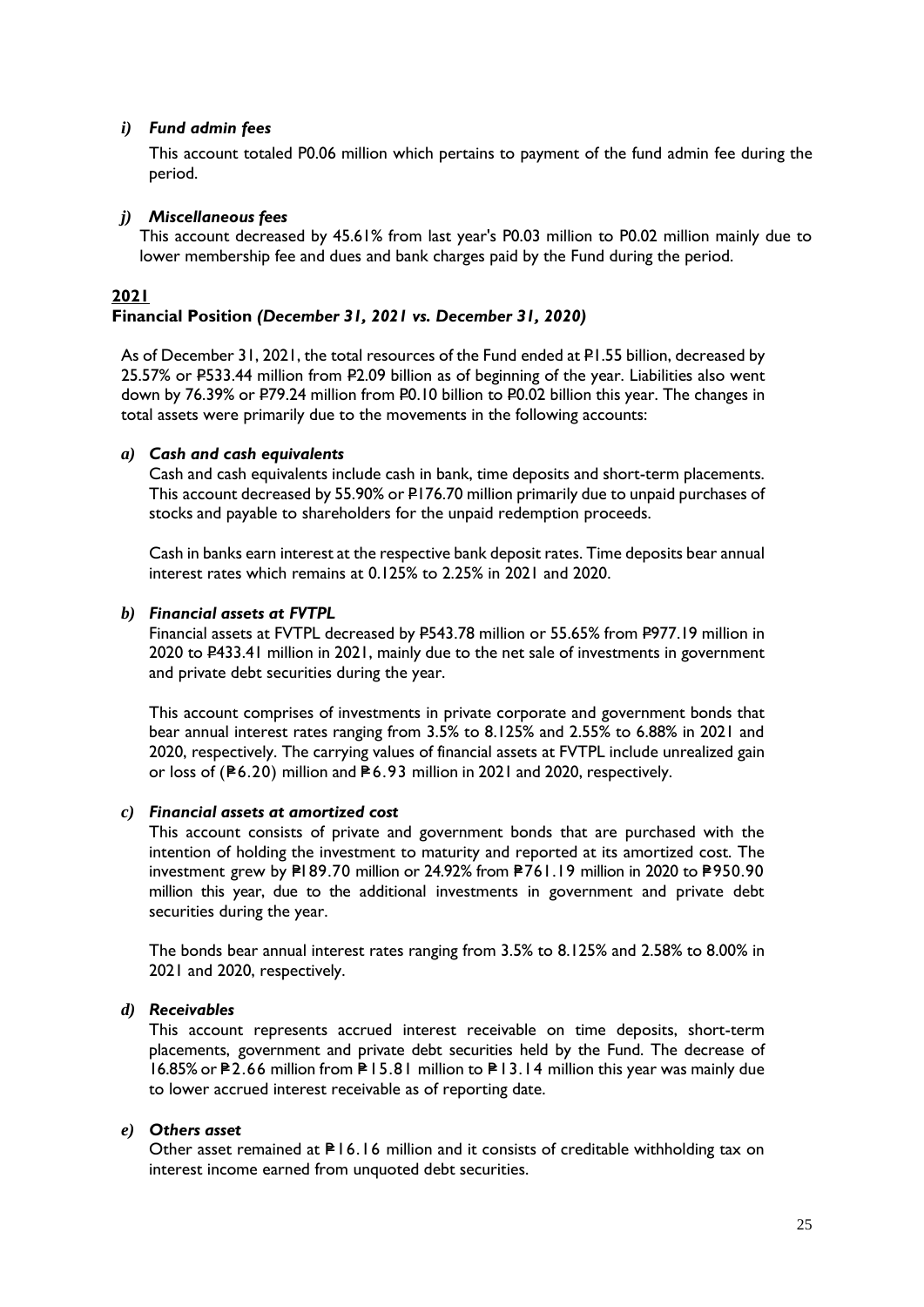## *f) Accounts payable and accrued expenses*

This account is composed of due to broker, accounts payable, payable to FAMI, accrued expenses, withholding and documentary stamp tax payable. This account decreased by 76.39% or P79.24 million from P103.72 million last year to P24.49 million this year mainly due to lower unpaid purchases of stocks due to broker and payable to shareholders for the unpaid redemption proceeds as of reporting date.

## *g) Equity*

The Fund's equity is comprised of its capital stock, additional paid-in capital and retained earnings.

### *Capital Stock*

The Fund's authorized and issued capital stock follow:

|            | <b>2021</b>          | 2020                 |
|------------|----------------------|----------------------|
| Authorized | 1,700,000,000 shares | 1.700.000.000 shares |
| Issued     | 630,201,362 shares   | 808.230.712 shares   |

The authorized capital of the Fund is  $P1.70$  billion divided into 1.70 billion redeemable shares of  $P1.00$  par value with each share carrying one vote. As of December 31, 2021 and 2020, issued and fully paid shares totaled 0.63 billion and 0.81 billion, respectively. The Fund's capital is represented by these redeemable shares.

On February 25, 2013 and July 13, 2013, the BOD approved and the stockholders ratified the increase in ACS from  $P1.70$  billion (1.70 billion redeemable common shares) to  $P=4.00$  billion (4.00 billion redeemable common shares) with par value of P I .00 per share. The BOD adopted a resolution that the increase in the authorized capital stock to  $P4.00$ billion be made in several tranches. The ACS will be initially increased by  $\mathbb{P}1.00$  billion while the succeeding increase will be executed upon determination and approval of the BOD without the need of going back to the stockholders for approval.

As of December 31, 2021, the Fund has yet to file an application for the increase in authorized capital stock with the SEC.

As of December 31, 2021 and 2020, the total number of holders of redeemable common shares is 1,928 and 1,896, respectively.

*Additional paid-in capital* decreased by  $\overline{P}$ 90.05 million or 8.36% from  $\overline{P}$ 1.08 billion in 2020 to  $\overline{P}$ 0.99 billion this year mainly due to redemptions made during the year.

*Retained earnings* decreased by  $P186.12$  million or 191.50% from P97.19 million same period last year to P88.93 million deficit this year due to net effect of the Fund's results of operations and redemption of shares during the year.

## **Results of Operations**

For the year ended December 31, 2021, the Fund realized a net loss of P22.69 million, 136.09% or P85.58 million lower than the previous year's net income of P62.89 million mainly due to lower trading gain and interest income recognized during the year.

The highlights of the results of operations for the year ended December 31, 2021 are as follows: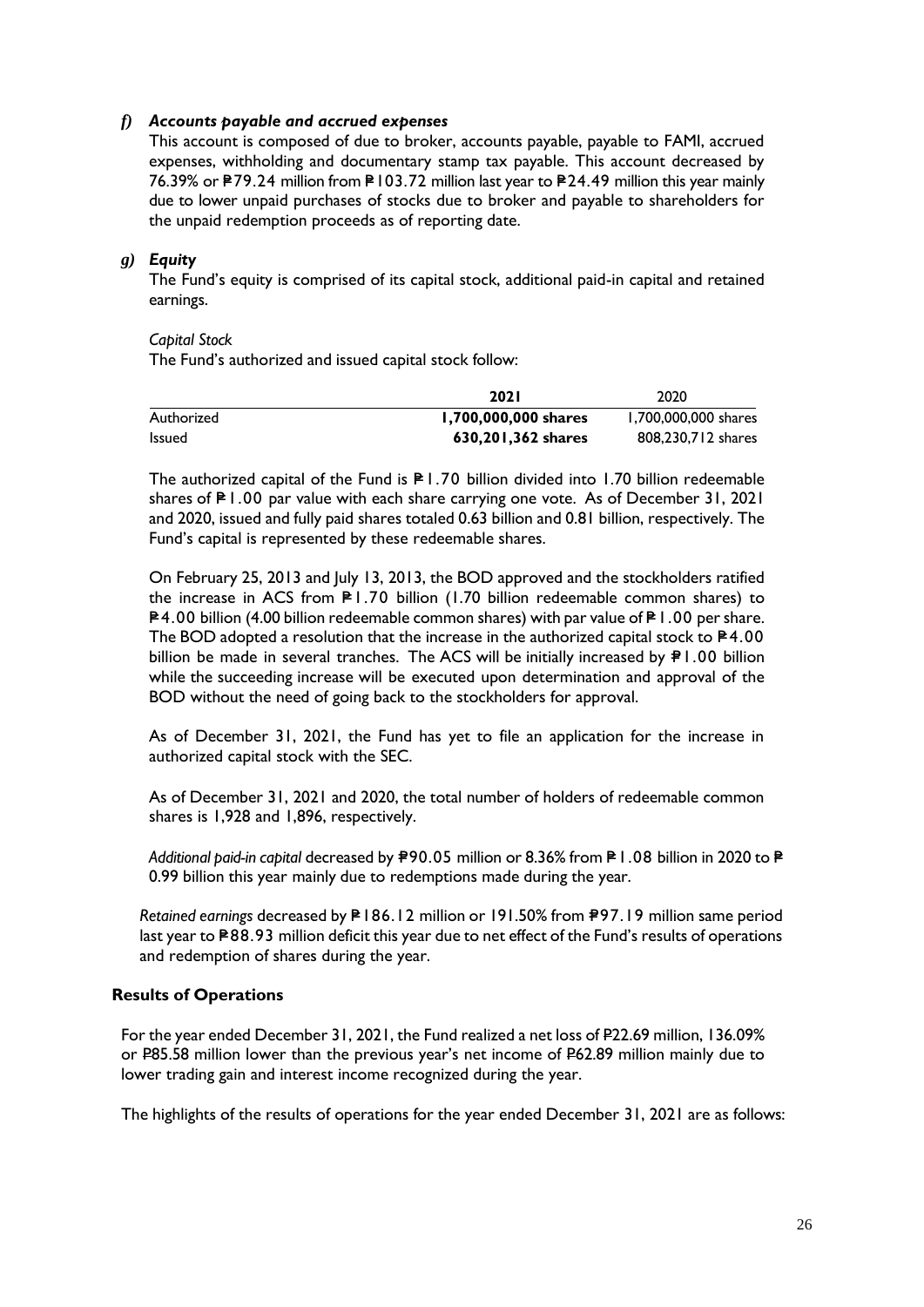## *a) Interest income*

Interest income consists of earnings from investments in government and private debt securities and cash and cash equivalents. The decrease of P10.97 million or 15.08% from P72.77 million to P61.80 million this year was mainly due to lower volume of government securities placed by the Fund during the year.

## *b) Trading and securities gains (losses)*

This account went down by P76.37 million or 181.91%, from P41.98 million gain to P34.39 million loss due to market decline during the current year.

## *c) Management and retainer's fees*

This account includes management fees and retainer's fees. The  $\texttt{P2.21}$  million or 6.39% increase from  $\blacktriangleright$  34.51 million to  $\blacktriangleright$  36.71 million this year is mainly attributed to higher accrual of management fee during the year relative to the increase in net assets of the Fund.

## *d) Taxes and licenses*

Taxes and licenses include documentary stamp taxes and filing fees. This account decreased by P0.88 million or 38.55% from P2.29 million to P1.41 million this year due to the lower payment of local taxes during the year.

## *e) Directors' and officers' fees*

This account decreased by P0.23 million or 74.15% from P0.31 million to P0.08 million this year mainly due to lower directors' and officers' per diem and bonus during the year.

## *f) Custodian and clearing fees*

Custodian and clearing fees pertain to payment made to the custodian of the Fund. This account increased by  $P$ 0.02 million or 9.60% from P0.24 million to P0.26 million this year due to the higher custodian fees incurred during the year.

## *g) Professional fees*

Professional fees totaled  $P$ 0.23 million in 2021 and 2020 and this pertain to payment of audit fee and other professional services acquired during the year.

## *h) Transaction charges*

Transaction charges includes transaction and mapping fees paid equivalent to 0.0025% of the face amount of fixed income securities traded during the year. This account resulted to nil balance during the year.

## *i) Miscellaneous fees*

Miscellaneous fees consist of notarial fee, membership fee and dues, postage and mailing fee and bank charges paid by the Fund. This account decreased by  $P0.03$  million or 16.84% mainly due to lower other operating expenses.

## **2020**

## **Financial Position** *(December 31, 2020 vs. December 31, 2019)*

As of December 31, 2020 and 2019, the total resources of the Fund increased by 29.65% or P447.17 million. The changes in total assets were primarily due to the movements in the following accounts:

### *1. Cash and cash equivalents*

Cash and cash equivalents include cash in bank, time deposits and short-term placements. This account increased by 61.07% or P119.86 million primarily due to unpaid purchases of stocks and payable to shareholders for the unpaid redemption proceeds.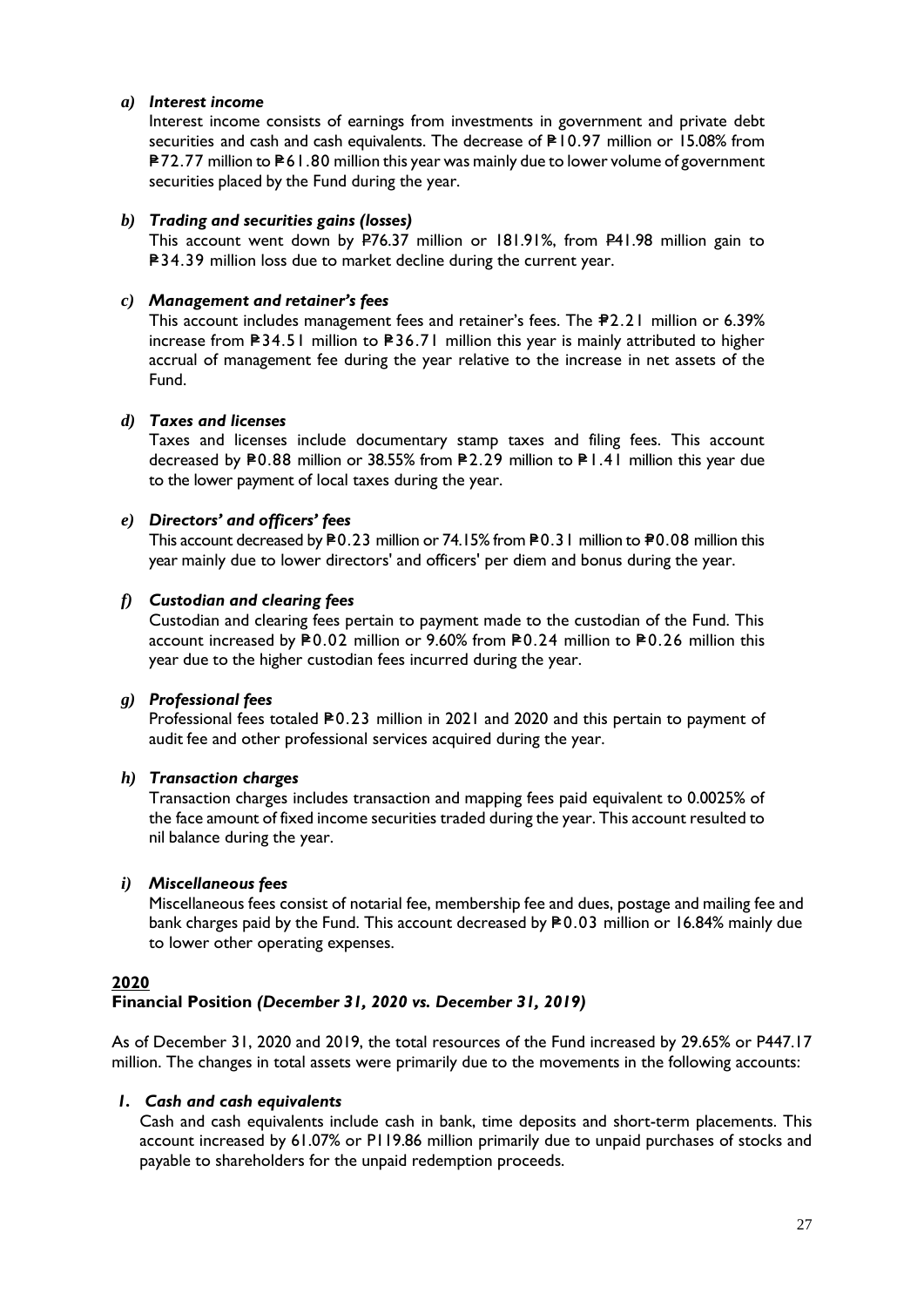Cash in banks earn interest at the respective bank deposit rates. Time deposits bear annual interest rates ranging from 0.125% to 2.25%, and from 0.25% to 6.00% in 2020 and 2019, respectively.

## *2. Financial assets at FVTPL*

Financial assets at FVTPL grew by P25.10 million or 2.64% from P952.09 million in 2019 to P977.19 million in 2020, mainly due to the additional investment in government and private debt securities during the year.

This account comprises of investments in private corporate and government bonds that bear annual interest rates ranging from 2.55% to 6.88% and from 4.25% to 8.00% in 2020 and 2019, respectively. The carrying values of financial assets at FVTPL include unrealized gain or loss of P6.93 million and P8.80 million in 2020 and 2019, respectively.

## *3. Financial assets at amortized cost*

This account consists of private and government bonds that are purchased with the intention of holding the investment to maturity and reported at its amortized cost. The investment grew by 77.91% from P427.86 million to P761.19 million in 2019 to 2020, respectively, due to the additional investments in government and private debt securities during the year.

The bonds bear annual interest rates ranging from 2.58% to 8.00% in 2020 and 4.00% to 7.07% in 2019.

## *4. Receivables*

This account decreased by 6.62% or P1.10 million due to lower accrued interest receivable as of reporting date.

Accrued interest receivable represents interests on time deposits, short-term placements, government and private debt securities held by the Fund.

## *5. Other asset*

Other asset consists of creditable withholding tax on interest income earned from unquoted debt securities.

### *6. Accounts payable and accrued expenses*

This account is composed of due to broker, accounts payable, payable to FAMI, accrued expenses, withholding and documentary stamp tax payable. This account increased by P100.48 million from P3.25 million last year to P103.72 million this year mainly due to higher unpaid purchases of stocks due to broker and payable to shareholders for the unpaid redemption proceeds as of reporting date.

## *7. Equity*

The Fund's equity is comprised of its capital stock, additional paid-in capital, retained earnings and net unrealized gain on AFS investments.

*Capital Stock*

The Fund's authorized and issued capital stock follow:

|               | 2020                 | 2019                 |
|---------------|----------------------|----------------------|
| Authorized    | 1,700,000,000 shares | 1,700,000,000 shares |
| <b>Issued</b> | 808,230,712 shares   | 680,802,846 shares   |

The authorized capital of the Fund is P1.70 billion divided into 1.70 billion redeemable shares of P1.00 par value with each share carrying one vote. As of December 31, 2020 and 2019, issued and fully paid shares totaled 0.81 billion and 0.68 billion, respectively. The Fund's capital is represented by these redeemable shares.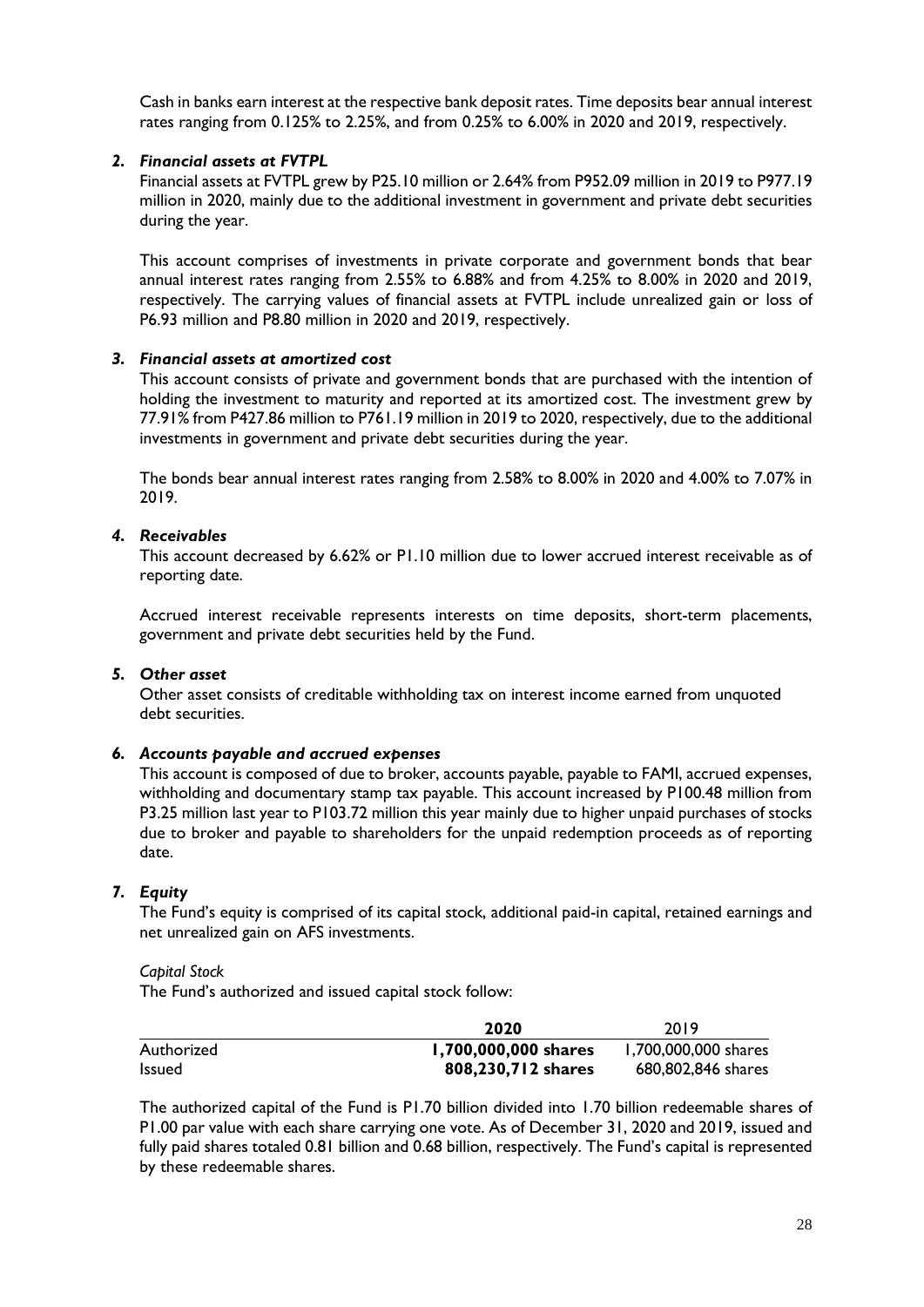On February 25, 2013 and July 13, 2013, the BOD approved and the stockholders ratified the increase in ACS from P1.70 billion (1.70 billion redeemable common shares) to P4.00 billion (4.00 billion redeemable common shares) with par value of P1.00 per share. The BOD adopted a resolution that the increase in the authorized capital stock to P4.00 billion be made in several tranches. The ACS will be initially increased by P1.00 billion while the succeeding increase will be executed upon determination and approval of the BOD without the need of going back to the stockholders for approval.

As of December 31, 2020, the Fund has yet to file an application for the increase in authorized capital stock with the SEC.

As of December 31, 2020 and 2019, the total number of holders of redeemable common shares is 1,896 and 1,722, respectively.

*Additional paid-in capital* increased by P186.37 million or 20.92% mainly due to subscriptions made during the year.

*Retained earnings* rose by P62.89 million or 183.34% due to net effect of the Fund's results of operations and redemption of shares for 2020.

## **Results of Operations** *(January 1– December 31, 2020 vs. January 1– December 31, 2019)*

For the year ended December 31, 2020, the Fund realized a net income of P62.89 million, 41.69% or P44.97 million lower than the previous year's net income of P107.86 million mainly due to lower trading gain and interest income recognized during the year.

The highlights of the results of operations for the year ended December 31, 2020 are as follows:

### *1. Interest income*

Interest income amounting to P72.77 million consists of earnings from investments in government and private debt securities and cash and cash equivalents. The decrease of P11.12 million or 13.26% on interest income was due to lower volume of government securities placed by the Fund for the year ended December 31, 2020.

## *2. Trading and securities gains (losses)*

This account went down by P32.19 million or 43.40%, from P74.17 million to P41.98 million gain due to market decline during the current year.

### *3. Miscellaneous income*

This account resulted to nil balance during the year and this pertains to various income recognized in the book.

### *4. Management and retainer's fees*

This account includes management fees and retainer's fees. The P2.67 million or 8.40% increase from P31.83 million to P34.51 million is mainly attributed to higher accrual of management fee during the year relative to the increase in net assets of the Fund.

### *5. Taxes and licenses*

Taxes and licenses include documentary stamp taxes and filing fees. Taxes and licenses during the year went rose by P1.69 million or 280.59% due to the higher payment of local taxes in 2020.

### *6. Directors' and officers' fees*

This account increased by 6.00% mainly due to higher directors' and officers' per diem and bonus this year.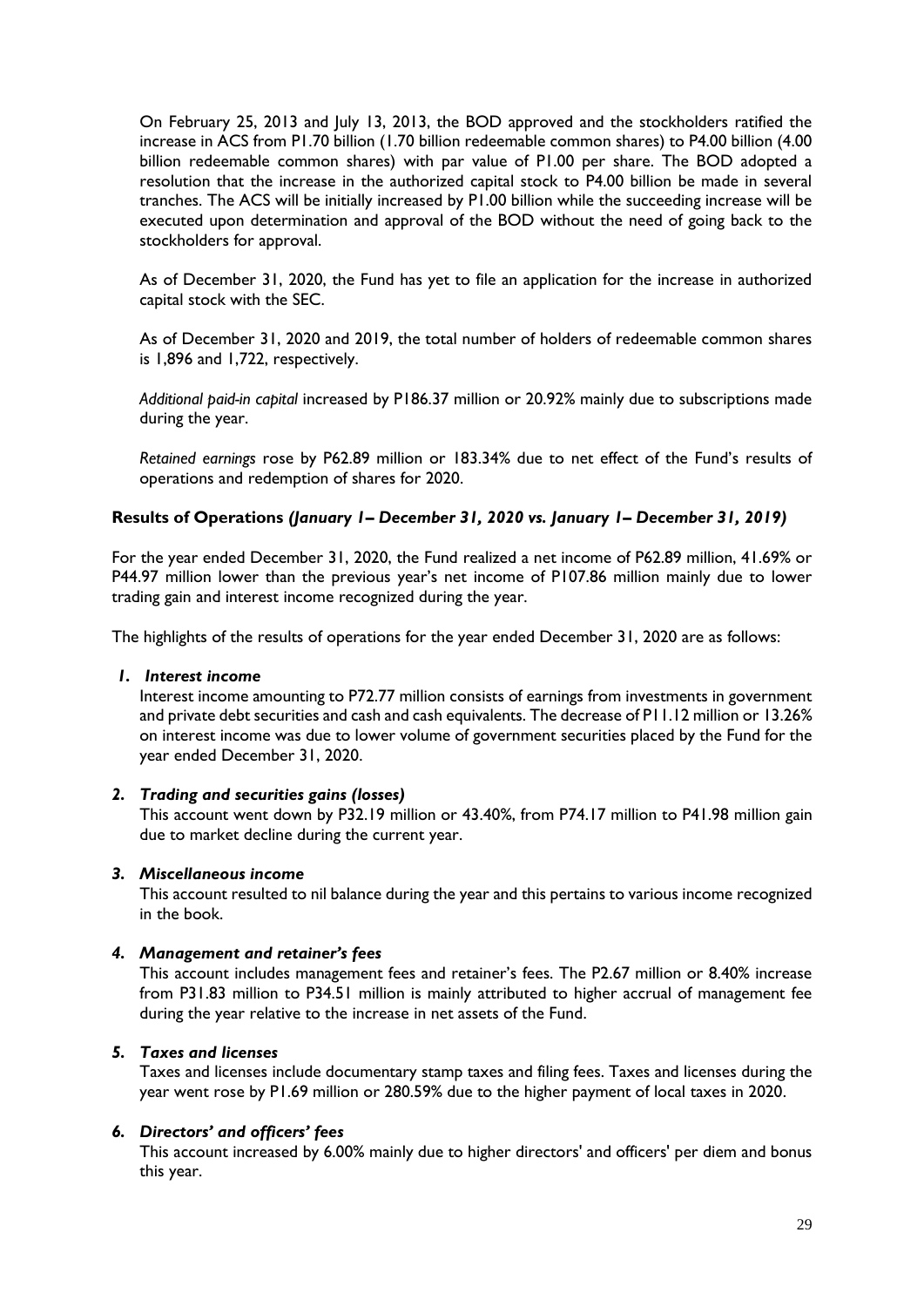## *7. Custodian and clearing fees*

Custodian and clearing fees pertain to payment made to the custodian of the Fund.

### *8. Professional fees*

This account increased by 6.28% mainly due to higher audit fee and other professional services acquired during the year.

### *9. Transaction charges*

Transaction charges includes transaction and mapping fees paid equivalent to 0.0025% of the face amount of fixed income securities traded during the year. This account decreased by 56.78% mainly due to lower transaction charges during the year.

#### *10. Miscellaneous fees*

Miscellaneous fees consist of notarial fee, membership fee and dues, postage and mailing fee and bank charges paid by the Fund. This account increased by 9.09% mainly due to higher other operating expenses.

#### **2019 Financial Position** *(December 31, 2019 vs. December 31, 2018)*

As of December 31, 2019 and 2018, the total resources of the Fund declined by 0.27% or  $24.31$  million. The changes in total assets were primarily due to the movements in the following accounts:

### *1. Cash and cash equivalents*

Cash and cash equivalents include cash in bank, time deposits and short term placements. This account decreased by 52.08% or P213.28 million primarily due to decrease in the Time Deposit placements.

Cash in banks earn interest at the respective bank deposit rates. Time deposits bear annual interest rates ranging from 0.25% to 3.75% and from 0.25% to 7.10% in 2019 and in 2018, respectively.

### *2. Financial assets at FVTPL*

Financial assets at FVTPL grew by #352.26 million or 58.73% from #599.84 million in 2018 to P952.09 million in 2019, mainly due to the additional investment in government securities during the year.

This account comprises of investments in private corporate and government bonds that bear annual interest rates ranging from 4.25% to 8.00% for the year 2019 and 5.38% to 8.00% for the year 2018. The carrying values of financial assets at FVTPL include unrealized gain or loss of =P8.80 million and =P2.54 million in 2019 and 2018, respectively.

### *3. Financial assets at amortized cost*

This account consists of private and government bonds that are purchased with the intention of holding the investment to maturity and reported at its amortized cost. The investment went down by 26.11% from P579.01 to P427.86 million in 2018 and 2019, respectively, due to the maturity of some investments.

The bonds bear annual interest rates ranging from 4.00% to 7.07% and from 4.00% to 5.63% in 2019 and 2018, respectively.

### *4. Receivables*

Receivables comprised of accrued interest receivables and other receivables.

Accrued interest receivable as of December 31, 2019 and 2018 represents interests on time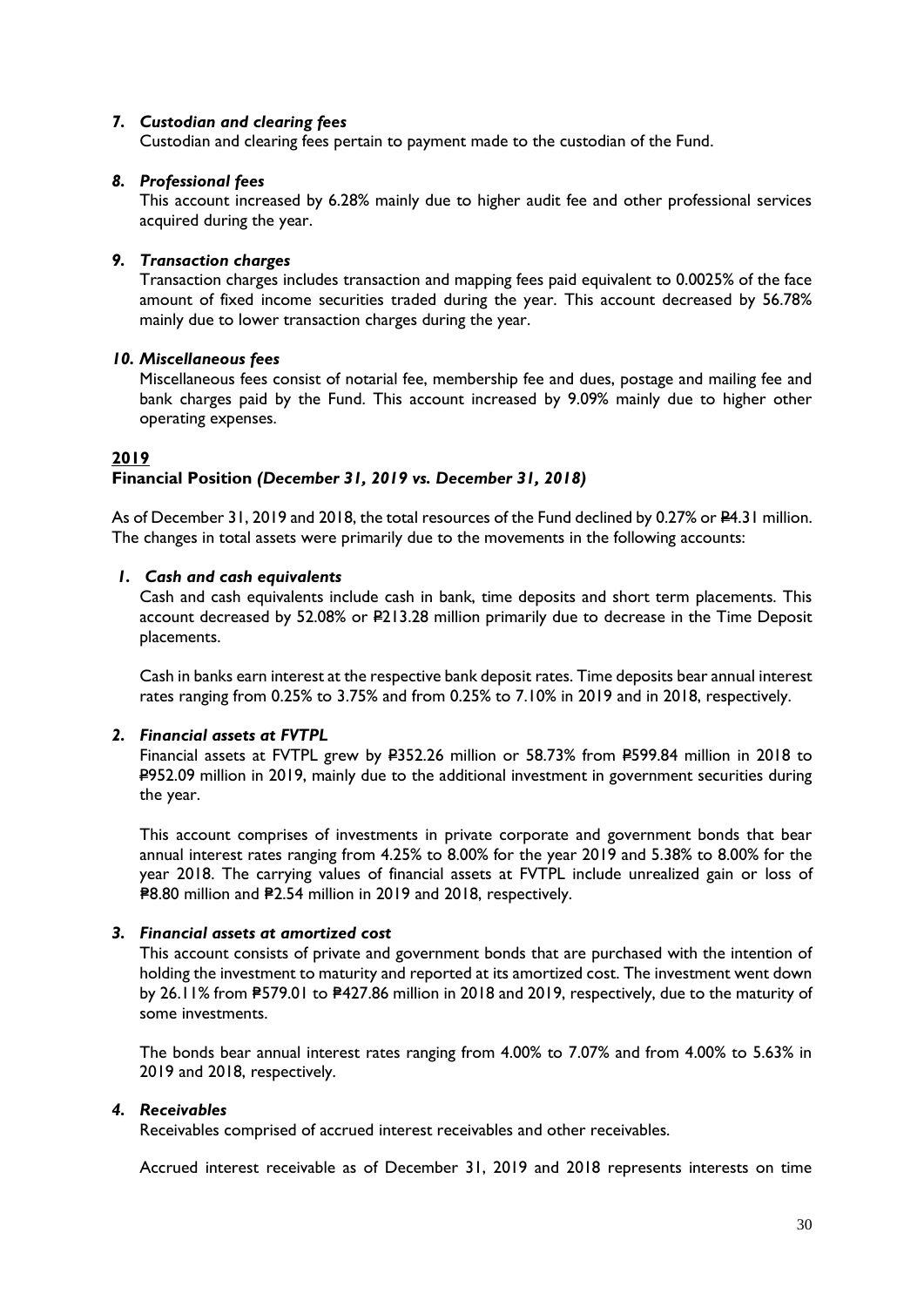deposits, short-term placements, government and private debt securities held by the Fund.

## *5. Others asset*

Other asset consists of creditable withholding tax on interest income earned from unquoted debt securities.

## *6. Accounts payable and accrued expenses*

This account is composed of accounts payable, payable to FAMI, accrued expenses, withholding and documentary stamp tax payable. Accounts payable and accrued expenses went down by  $P2.63$ million or 44.73% from P5.88 million at the beginning of the year to P3.25 million at the end of the year mostly due to the decline in unclaimed redemptions and reduction of unidentified deposits by clients.

## *7. Equity*

The Fund's equity is comprised of its capital stock, additional paid-in capital, retained earnings and net unrealized gain on AFS investments.

### *Capital Stock*

The Fund's authorized and issued capital stock follow:

|               | 2019                 | 2018                 |
|---------------|----------------------|----------------------|
| Authorized    | 1,700,000,000 shares | 1,700,000,000 shares |
| <b>Issued</b> | 680,802,846 shares   | 729, 101, 211 shares |

The authorized capital of the Fund is  $P1.70$  billion divided into 1.70 billion redeemable shares of  $P$ 1.00 par value with each share carrying one vote. As of December 31, 2019 and 2018, issued and fully paid shares totaled 0.68 billion and 0.73 billion, respectively. The Fund's capital is represented by these redeemable shares.

On February 25, 2013, the BOD approved the increase in authorized capital stock from  $P1.70$ billion divided into 1.70 billion shares with a par value of  $P1.00$  per share to  $P4.00$  billion divided into 4.00 billion shares with a par value of  $P1.00$  per share. This action was ratified by the stockholders on July 13, 2013. The BOD also adopted a resolution that the increase in the authorized capital stock to P4.00 billion be made in tranches. The authorized capital stock will be initially increased by P1.00 billion while the succeeding increase will be executed upon determination and approval of the BOD without the need of going back to the stockholders for approval.

As of December 31, 2015, the Fund has yet to file an application for the increase in authorized capital stock with the SEC.

As of December 31, 2019, 2018 and 2017, the total number of holders of redeemable common shares is 1,722, 1,822 and 1,951, respectively.

Additional paid-in capital went down by **P46.75** million for 2019 as compared to previous year.

Retained earnings rose by P93.37 million or 158.07% due to net effect of the Fund's results of operations and redemption of shares for 2019.

### **Results of Operations** *(January 1– December 31, 2019 vs. January 1– December 31, 2018)*

For the year ended December 31, 2019, the Fund posted a net income of  $\neq$ 107.86 million compared to a net loss of P10.97 million in 2018 as the Fund's operating expenses decline during the year.

The highlights of the results of operations for the year ended December 31, 2019 are as follows: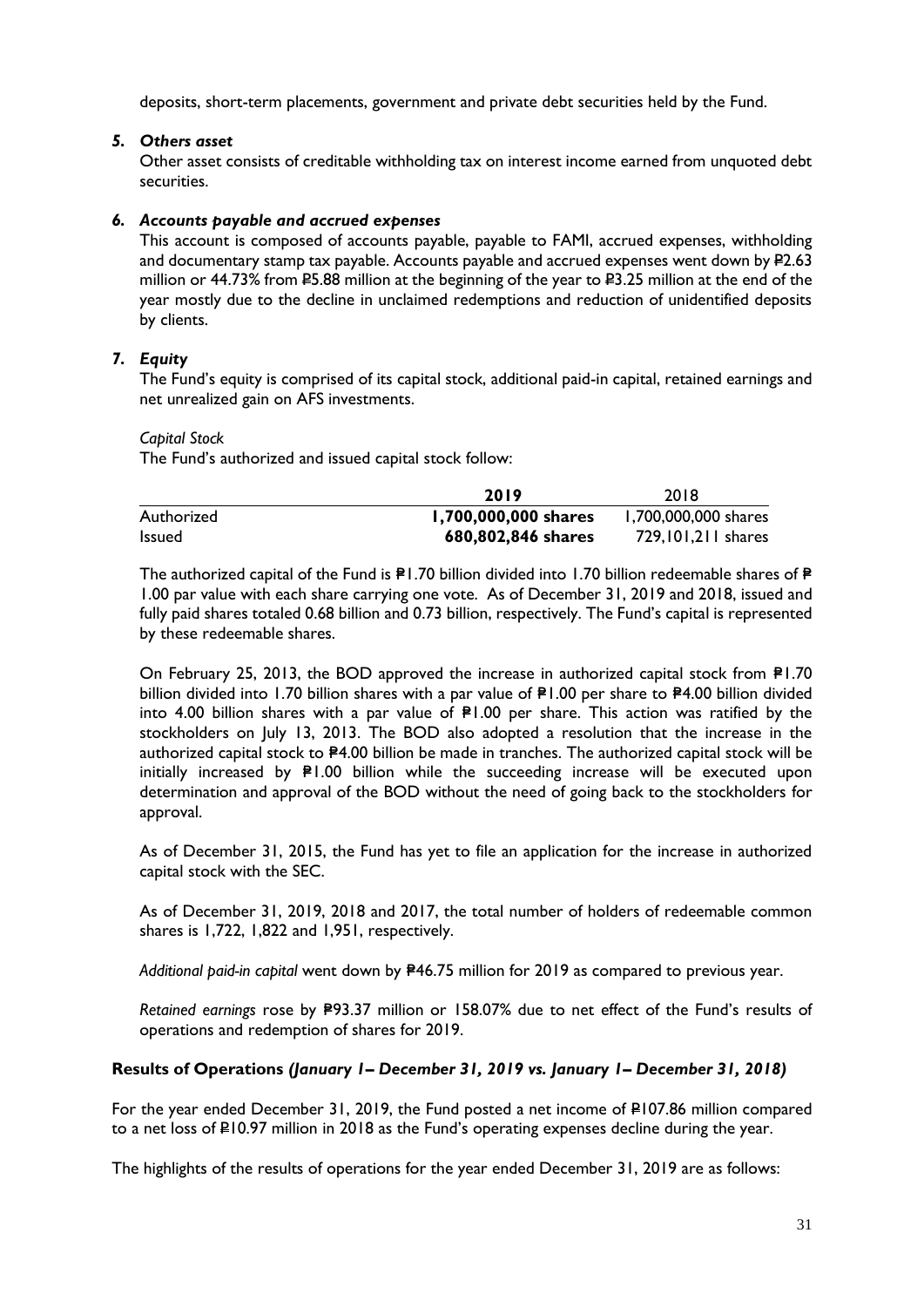## *1. Interest income*

Interest income amounting to P83.90 million consists of earnings from investments in financial assets at FVTPL, financial assets at amortized cost investments, receivables and cash and cash equivalents. The increase of P9.29 million on interest income was due to higher volume of government securities placed by the Fund for the year ended December 31, 2019.

## *2. Trading and securities gains (losses)*

This account rose by P107.50 million or 322.56%, from P33.33 million loss to P74.17 million gain due to market improvements during the current year.

### *3. Miscellaneous income*

Miscellaneous income consists of various income recognized during the year.

## *4. Management and retainer's fees*

This account includes management fees and retainer's fees. The P4.57 million or 12.56% decline from #36.40 million to #31.83 million is mainly attributed to lower accrual of management fee during the year relative to the decrease in net assets of the Fund.

## *5. Taxes and licenses*

Taxes and licenses includes documentary stamp taxes and filing fees. Taxes and licenses during the year went down by P0.10 million or 14.30% due to the lower payment of local taxes in 2019.

## *6. Directors' and officers' fees*

This account pertains to payment of directors' and officers' per diem and bonus for the year.

## *7. Custodian and clearing fees*

Custodian and clearing fees pertains to payment made to the custodian of the Fund. The 6.05% increase of this account was due to the higher custody fee caused by the growth in outstanding portfolio of the Fund for 2019.

### *8. Professional fees*

This account pertains to audit fee and other professional services acquired during the year.

## *9. Transaction charges*

Transaction charges includes transaction and mapping fees paid equivalent to 0.0025% of the face amount of fixed income securities traded during the year.

### *10. Miscellaneous fees*

Miscellaneous fees consists of notarial fee, membership fee and dues, postage and mailing fee and bank charges paid by the Fund.

## **Plan of Action**

FAMI is licensed by SEC to act as Investment Company Adviser/Manager, Administrator and Principal Distributor of mutual funds.

Being the principal distributor of the Fund's shares of stock, it intends to increase its marketing network and accredit sub-dealers or agents to sell the Fund's share.

### **Subsequent Events**

There were no material subsequent events that occurs after the year ended December 31, 2021.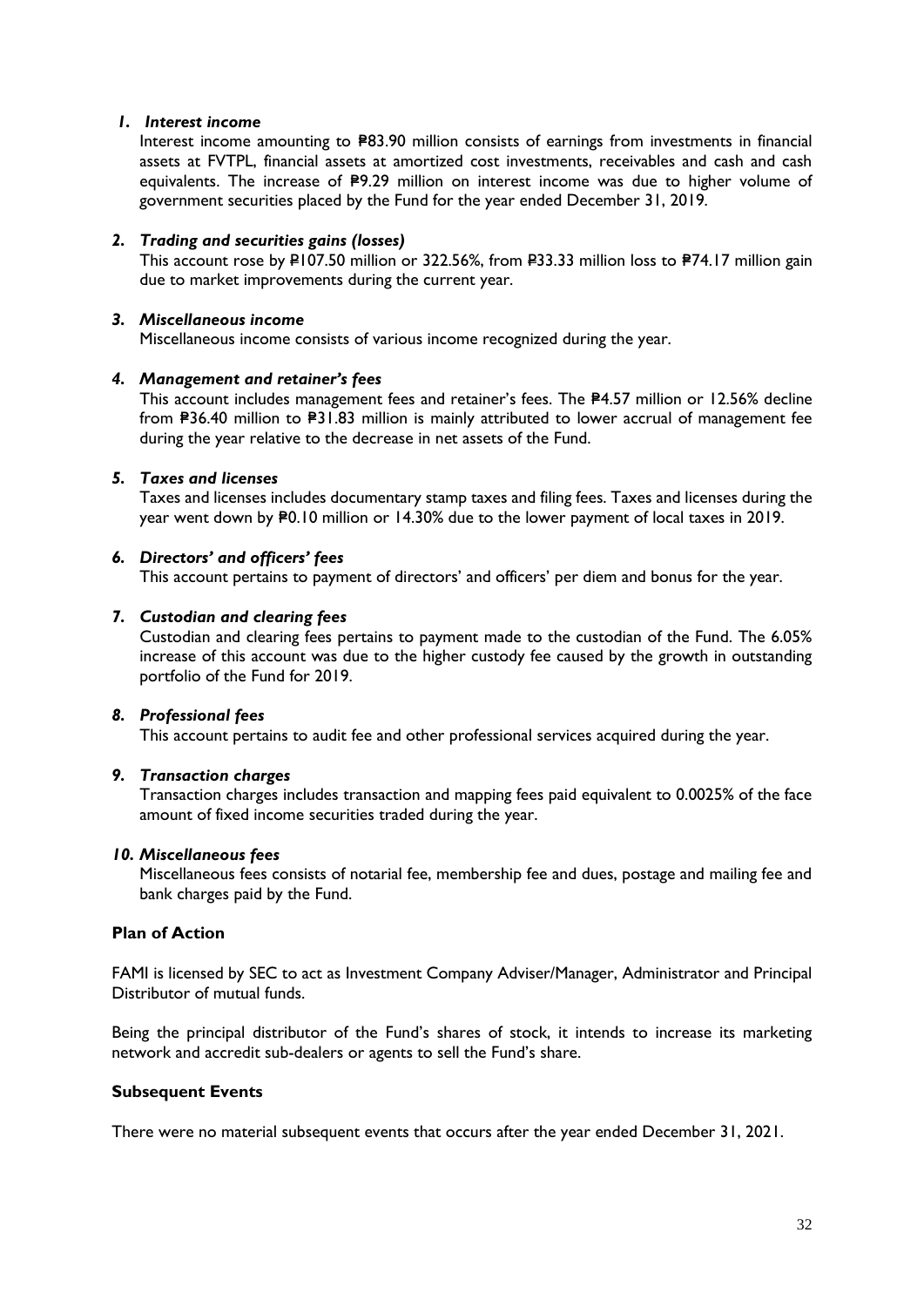## **Other Matters**

The Fund Manager is not aware of any event and/or uncertainties that:

- will have a material impact on liquidity
- will trigger direct or contingent obligation that is material to the Fund including any default or acceleration of obligation
- will have an impact on all material off-balance sheet transactions, arrangement, obligations and other relationships of the Fund
- is a significant element of income or loss that did not arise from the Fund's continuing operations
- there are no material commitments for capital expenditures during the past year and in the subsequent year.

## **DISCUSSION OF KEY PERFORMANCE INDICATORS**

The Fund has identified the following as its key performance indicators - performance vs. benchmark, net income and market share.

The Fund was incorporated on June 3, 2005. It seeks to provide a high level of current income that is consistent with the preservation of capital and liquidity.

FAMI serves as its Investment Company Adviser, Administrator and Principal Distributor. With the SEC's approval of FAMI's license to act as such on September 6, 2005, active management of the Fund's assets was initiated during the latter part of the same month with the objective to consistently outperform its benchmark and achieve a sizable net income.

The Fund has an initial capitalization of P50.00 million which translates to a minimal share in the mutual fund industry (under the bond fund category).

The Fund has identified the following as its key performance indicators:

- Net Asset Value per Share. Net Asset Value per share decreased to P2.4178 as of March 31, 2022 from P2.4255 as of December 31, 2021. The Fund's average daily net asset value decreased by 20.02% or P372.50 million from Pl .86 billion as of December 31, 2021 to Pl.49 billion as of March 31, 2022.
- Sales for the period ended. The Fund's total sales of PI 9.31 million for the period ended March 31, 2022 was 89.78% or 11169.69 million lower than P.188.99 million sales for the same period last year.
- Redemptions for the period ended. The Fund's total redemptions of P59.24 million for the period ended March 31, 2022, was 75.81% or Pl 85.69 million lower than last year's P.244.93 million.
- Net Income (Loss) vs. Benchmark. The Fund incurred P4.69 million net loss for the period ended March 31, 2022, P18.61 million lower than P23.30 million net loss for the same period last year.
- Market Share vs. Benchmark-As of March 31, 2022 the Fund garnered 1.86% share in the Fixed Income Funds (Peso) category while 0.33% share among all mutual funds in terms of net assets. On the basis of account holders, the Fund has 1,902 account holders or 2.49% of the total accounts in the Fixed Income category (Peso) category.